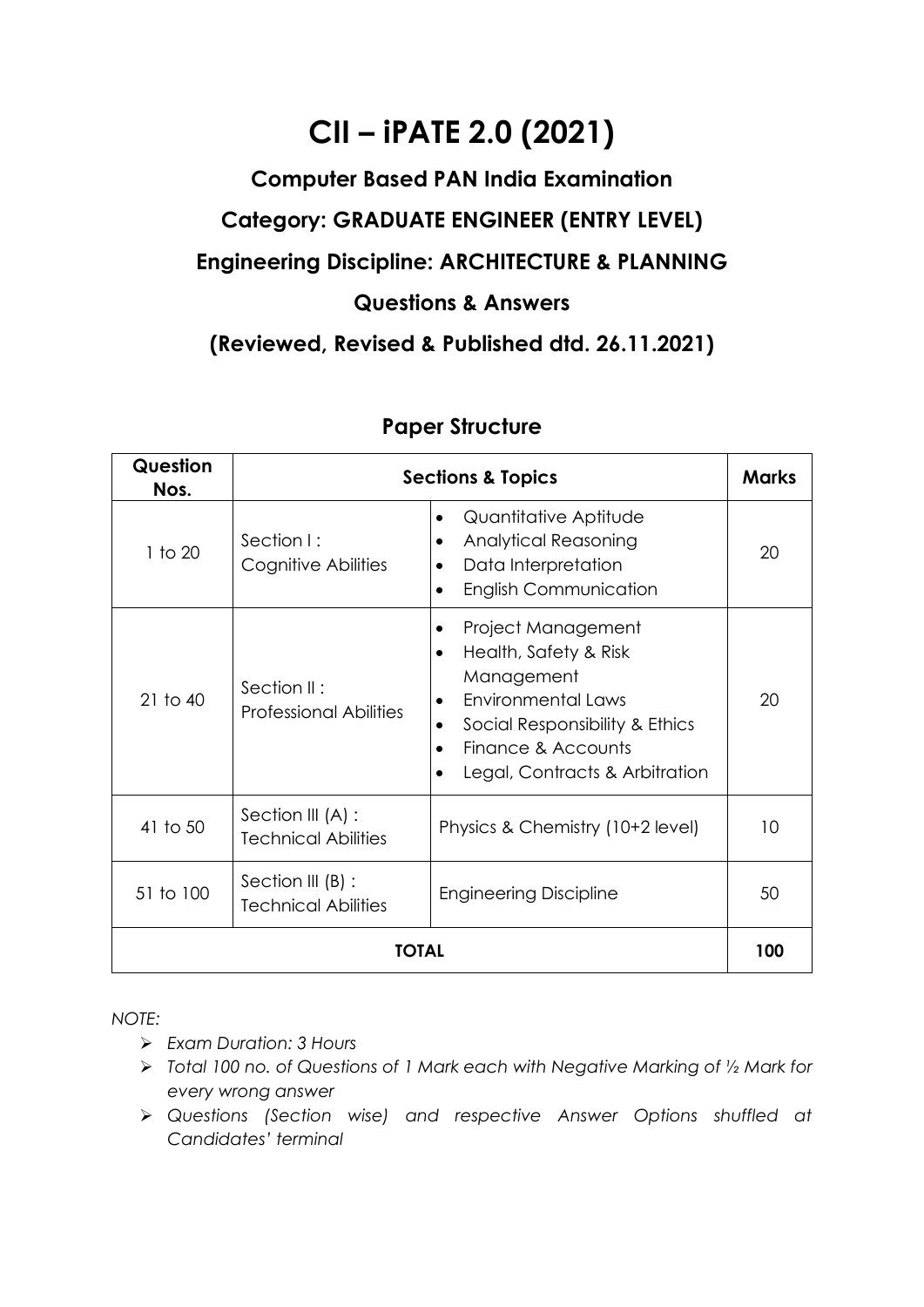| Question<br>No. 1 | Discriminant of a second-degree polynomial with integer coefficients cannot be: |    |    |    |
|-------------------|---------------------------------------------------------------------------------|----|----|----|
| Answer            | $\mathsf{A}^{\mathsf{c}}$                                                       | B) | ◡  |    |
| Options           | 43                                                                              | 33 | 68 | 25 |
| Right             | $\overline{\phantom{a}}$                                                        |    |    |    |
| Answer            |                                                                                 |    |    |    |

| Question<br>No. 2 | How many subsets A of $\{1, 2, 3, 4, 5, 6, 7, 8, 9,$ and $10\}$ have the property that no two<br>elements of A sum to 11? |     |     |     |
|-------------------|---------------------------------------------------------------------------------------------------------------------------|-----|-----|-----|
| Answer            | A                                                                                                                         | B)  |     |     |
| Options           | 1024                                                                                                                      | 512 | 343 | 243 |
| Right             |                                                                                                                           |     |     |     |
| Answer            |                                                                                                                           |     |     |     |

| Question | Viru and Aarti started a car journey from Chandigarh to Delhi, which are 288 km apart. Viru |                                                                                         |            |           |
|----------|---------------------------------------------------------------------------------------------|-----------------------------------------------------------------------------------------|------------|-----------|
| No. 3    | took 12 hours more than Aarti to complete the journey. Had Viru travelled at double his     |                                                                                         |            |           |
|          |                                                                                             | actual speed, he would have taken 4 hours less than Aarti to complete the journey. Find |            |           |
|          |                                                                                             | the respective speeds (in km/hr) at which Viru and Aarti travelled.                     |            |           |
| Answer   | $\mathsf{A}$                                                                                | B)                                                                                      |            | DI        |
| Options  | 14.4 and 9                                                                                  | 14.5 and 28.5                                                                           | 9 and 14.4 | 15 and 20 |
| Right    | С                                                                                           |                                                                                         |            |           |
| Answer   |                                                                                             |                                                                                         |            |           |

| Question<br>No. 4 | The height of a trapezoid whose diagonals are mutually perpendicular is equal to 4. Find<br>the area of the trapezoid if it is known that the length of one of its diagonals is equal to 5. |                    |                   |               |
|-------------------|---------------------------------------------------------------------------------------------------------------------------------------------------------------------------------------------|--------------------|-------------------|---------------|
| Answer            | A                                                                                                                                                                                           | B)                 | ◡                 | D)            |
| Options           | 50/3 square units                                                                                                                                                                           | 100/3 square units | 16/6 square units | None of these |
| Right             | Η                                                                                                                                                                                           |                    |                   |               |
| Answer            |                                                                                                                                                                                             |                    |                   |               |

| Question | A polyhedron has faces that are all either triangles or squares. No two square-faces share |       |       |       |
|----------|--------------------------------------------------------------------------------------------|-------|-------|-------|
| No. 5    | an edge, and no two triangular-faces share an edge. What is the ratio of triangular-faces  |       |       |       |
|          | to the number of square-faces?                                                             |       |       |       |
| Answer   | $\mathsf{A}$                                                                               | B)    | ◡     | D)    |
| Options  | 03:04                                                                                      | 04:03 | 01:02 | 04:05 |
| Right    | B                                                                                          |       |       |       |
| Answer   |                                                                                            |       |       |       |

| Question | Your mind likes reading and it actually has a number of important health affects you can't |                                                                                             |                    |              |
|----------|--------------------------------------------------------------------------------------------|---------------------------------------------------------------------------------------------|--------------------|--------------|
| No. 6    | get in any other way. Reading gives you a unique "pause button" for comprehension.         |                                                                                             |                    |              |
|          |                                                                                            | Typically, when you read, you have more time to think. When you watch a film or listen to a |                    |              |
|          |                                                                                            | tape, you don't press that pause button. Reading requires a great deal of concentration,    |                    |              |
|          | which calls your intelligence to action.                                                   |                                                                                             |                    |              |
|          |                                                                                            | The author of this passage would agree that:                                                |                    |              |
| Answer   | $\mathsf{A}$                                                                               | B)                                                                                          | C)                 | D)           |
| Options  | Reading is a good                                                                          | Watching a movie                                                                            |                    |              |
|          | way to relax, since it                                                                     | has the same effect                                                                         |                    |              |
|          | doesn't require that                                                                       | on the intelligence                                                                         | Reading develops   |              |
|          | much thinking.                                                                             | as reading.                                                                                 | your intelligence. | Both A and C |
| Right    | C                                                                                          |                                                                                             |                    |              |
| Answer   |                                                                                            |                                                                                             |                    |              |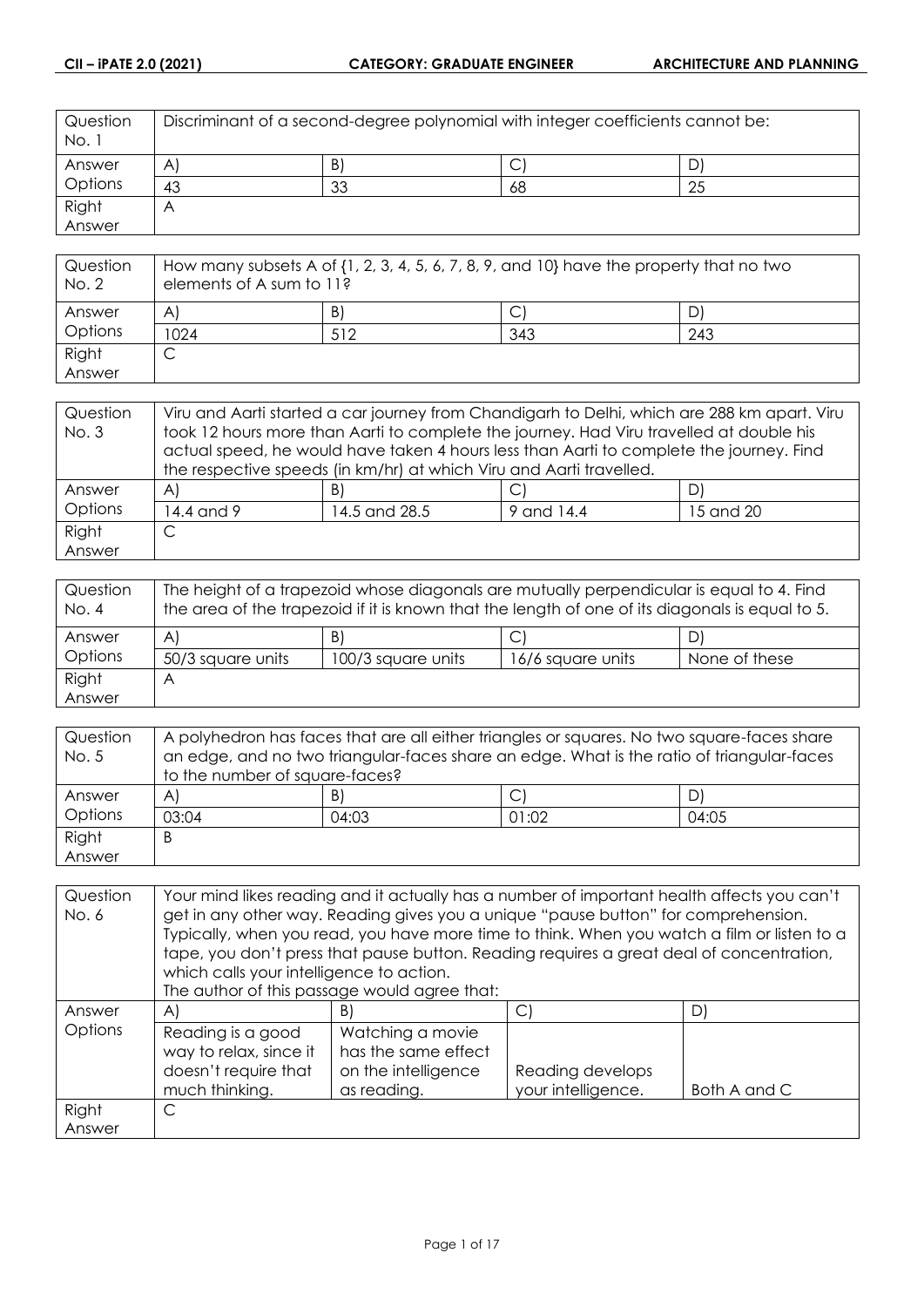| Question | Read the following information carefully and answer the question given below. |                                                                                             |  |    |  |
|----------|-------------------------------------------------------------------------------|---------------------------------------------------------------------------------------------|--|----|--|
| No. 7    |                                                                               | P stands 5m west of R. T stands 5m south of Q.T stands 6m east of U. V stands 2m west of Q. |  |    |  |
|          |                                                                               | A stands 2m south of U. V stands 3m north of R. If G stands 7m east of P, then in which     |  |    |  |
|          | direction does G stands with respect to T?                                    |                                                                                             |  |    |  |
| Answer   | $\forall$                                                                     | B)                                                                                          |  | D) |  |
| Options  | West<br>South<br>North<br>East                                                |                                                                                             |  |    |  |
| Right    | D                                                                             |                                                                                             |  |    |  |
| Answer   |                                                                               |                                                                                             |  |    |  |

| Question | The French Revolution began in 1789 and ended in the late 1790s with the ascent of                                                                                         |                                                                                         |                                                                            |                                                 |
|----------|----------------------------------------------------------------------------------------------------------------------------------------------------------------------------|-----------------------------------------------------------------------------------------|----------------------------------------------------------------------------|-------------------------------------------------|
| No. 8    | Napoleon Bonaparte. During this period, French citizens razed and redesigned their<br>country's political landscape, uprooting centuries-old institutions such as absolute |                                                                                         |                                                                            |                                                 |
|          |                                                                                                                                                                            | monarchy and the feudal system. Like the American Revolution before it, the French      |                                                                            |                                                 |
|          |                                                                                                                                                                            | Revolution was influenced by Enlightenment ideals, particularly the concepts of popular |                                                                            |                                                 |
|          | sovereignty and inalienable rights.                                                                                                                                        |                                                                                         |                                                                            |                                                 |
|          |                                                                                                                                                                            | From this passage it can be concluded that:                                             |                                                                            |                                                 |
| Answer   | $\mathsf{A}$                                                                                                                                                               | B)                                                                                      | C                                                                          | D                                               |
| Options  | The French<br>revolution began<br>before the Russian<br>Revolution.                                                                                                        | In the French<br>Revolution their<br>monarch was killed.                                | The American<br>Revolution<br>happened before<br>the French<br>Revolution. | Napoleon initiated<br>the French<br>Revolution. |
| Right    | C                                                                                                                                                                          |                                                                                         |                                                                            |                                                 |
| Answer   |                                                                                                                                                                            |                                                                                         |                                                                            |                                                 |

| Question | A, B, C, D and E are sitting on a bench. A is sitting next to B, C is sitting next to D, D is not |                 |                 |                 |
|----------|---------------------------------------------------------------------------------------------------|-----------------|-----------------|-----------------|
| No. 9    | sitting with E who is on the left end of the bench. C is on the second position from the right.   |                 |                 |                 |
|          | A is to the right of B and E. A and C are sitting together. In which position A is sitting?       |                 |                 |                 |
| Answer   | $\mathsf{A}$                                                                                      | B)              | ◡               | D)              |
| Options  | Between B and C                                                                                   | Between E and D | Between B and D | Between C and E |
| Right    | Α                                                                                                 |                 |                 |                 |
| Answer   |                                                                                                   |                 |                 |                 |

| Question<br>No. 10 | A, P, R, X, S and Z are sitting in a row. S and Z are in the centre. A and P are at the ends. R is<br>sitting to the left of A. Who is to the right of P? |  |  |  |  |
|--------------------|-----------------------------------------------------------------------------------------------------------------------------------------------------------|--|--|--|--|
| Answer             | B)<br>D<br>A                                                                                                                                              |  |  |  |  |
| Options            |                                                                                                                                                           |  |  |  |  |
| Right              | Α                                                                                                                                                         |  |  |  |  |
| Answer             |                                                                                                                                                           |  |  |  |  |

| Question<br>No. 11 | In the following question choose the word which is the exact OPPOSITE of the given word.<br><b>STRINGENT</b> |          |         |         |
|--------------------|--------------------------------------------------------------------------------------------------------------|----------|---------|---------|
| Answer             | A                                                                                                            | B)       |         |         |
| Options            | Magnanimous                                                                                                  | Vehement | General | Lenient |
| Right              |                                                                                                              |          |         |         |
| Answer             |                                                                                                              |          |         |         |

| Question<br>No. 12 | Some proverbs/idioms are given below together with their meanings. Choose the correct<br>meaning of proverb/idiom.<br>To catch a tartar |                  |                       |                                           |
|--------------------|-----------------------------------------------------------------------------------------------------------------------------------------|------------------|-----------------------|-------------------------------------------|
| Answer             | A                                                                                                                                       | B)               | ◡                     | D)                                        |
| Options            | To trap wanted<br>criminal with great                                                                                                   | To catch a       |                       | To deal with a person<br>who is more than |
|                    | difficulty                                                                                                                              | dangerous person | To meet with disaster | one's match                               |
| Right              | D                                                                                                                                       |                  |                       |                                           |
| Answer             |                                                                                                                                         |                  |                       |                                           |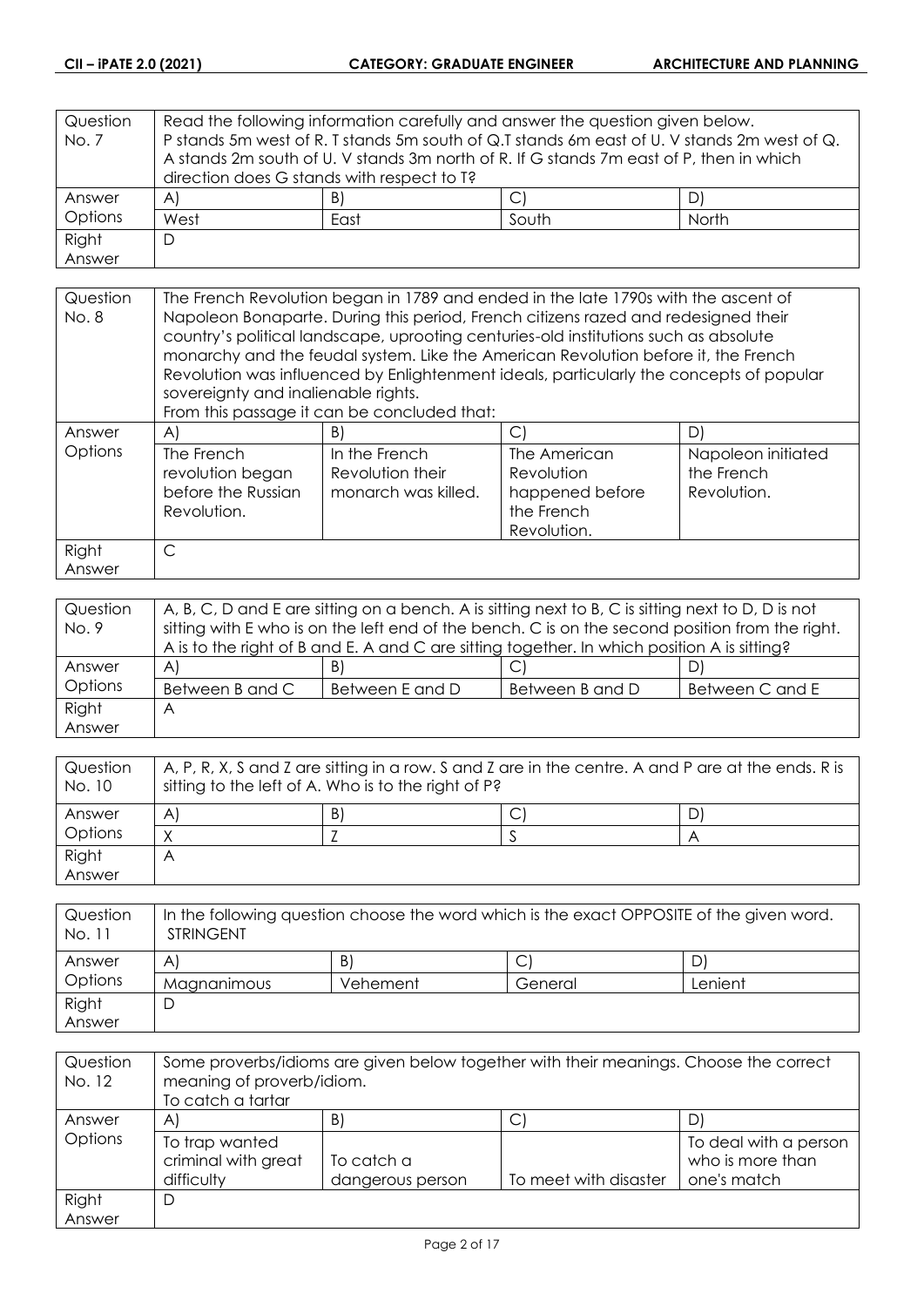| Question<br>No. 13 | Which of the phrases A, B, C and D, given below each sentence should replace the<br>word/phrase printed in bold in the sentence to make it grammatically correct? If the<br>sentence is correct as it is given and no correction is required, mark (E) as the answer. |              |                                                                                           |              |
|--------------------|-----------------------------------------------------------------------------------------------------------------------------------------------------------------------------------------------------------------------------------------------------------------------|--------------|-------------------------------------------------------------------------------------------|--------------|
|                    |                                                                                                                                                                                                                                                                       |              | Since the girl did not want to be disturbed while studying, she left the phone off hooks. |              |
| Answer             | $\forall$                                                                                                                                                                                                                                                             | B)           | С                                                                                         |              |
| Options            | of hook                                                                                                                                                                                                                                                               | for the hook | off hooking                                                                               | off the hook |
| Right              | D                                                                                                                                                                                                                                                                     |              |                                                                                           |              |
| Answer             |                                                                                                                                                                                                                                                                       |              |                                                                                           |              |

| Question<br>No. 14 | In the following question choose the word which is the exact OPPOSITE of the given word.<br><b>FICKLE</b> |         |           |        |
|--------------------|-----------------------------------------------------------------------------------------------------------|---------|-----------|--------|
| Answer             | A                                                                                                         | B)      |           | D      |
| Options            | Courageous                                                                                                | Sincere | Steadfast | Humble |
| Right              | ◡                                                                                                         |         |           |        |
| Answer             |                                                                                                           |         |           |        |

| Question<br>No. 15 | In question below, the passage consists of six sentences. The first and sixth sentence are<br>given in the correct places. The middle four sentences in each have been removed and<br>jumbled up. These are labelled as P, Q, R and S. Find out the proper order for the four<br>sentences. |                                                                         |                                                                           |      |
|--------------------|---------------------------------------------------------------------------------------------------------------------------------------------------------------------------------------------------------------------------------------------------------------------------------------------|-------------------------------------------------------------------------|---------------------------------------------------------------------------|------|
|                    | <b>S1</b> : In the middle of one side of the square sits the Chairman of the committee, the most<br>important person in the room.                                                                                                                                                           |                                                                         |                                                                           |      |
|                    |                                                                                                                                                                                                                                                                                             | <b>P:</b> For a committee is not just a mere collection of individuals. |                                                                           |      |
|                    | <b>Q</b> : On him rests much of the responsibility for the success or failure of the committee.                                                                                                                                                                                             |                                                                         |                                                                           |      |
|                    | <b>R:</b> While this is happening, we have an opportunity to get the 'feel' of this committee.                                                                                                                                                                                              |                                                                         |                                                                           |      |
|                    |                                                                                                                                                                                                                                                                                             |                                                                         | S: As the meeting opens, he runs briskly through a number of formalities. |      |
|                    | <b>S6:</b> From the moment its members meet, it begins to have a sort nebulous life of its own.                                                                                                                                                                                             |                                                                         |                                                                           |      |
|                    | The Proper sequence should be:                                                                                                                                                                                                                                                              |                                                                         |                                                                           |      |
| Answer             | A)                                                                                                                                                                                                                                                                                          | B)                                                                      | $\mathsf{C}$                                                              | D)   |
| Options            | <b>RSQP</b>                                                                                                                                                                                                                                                                                 | QSRP                                                                    | SQPR                                                                      | PQRS |
| Right<br>Answer    | B                                                                                                                                                                                                                                                                                           |                                                                         |                                                                           |      |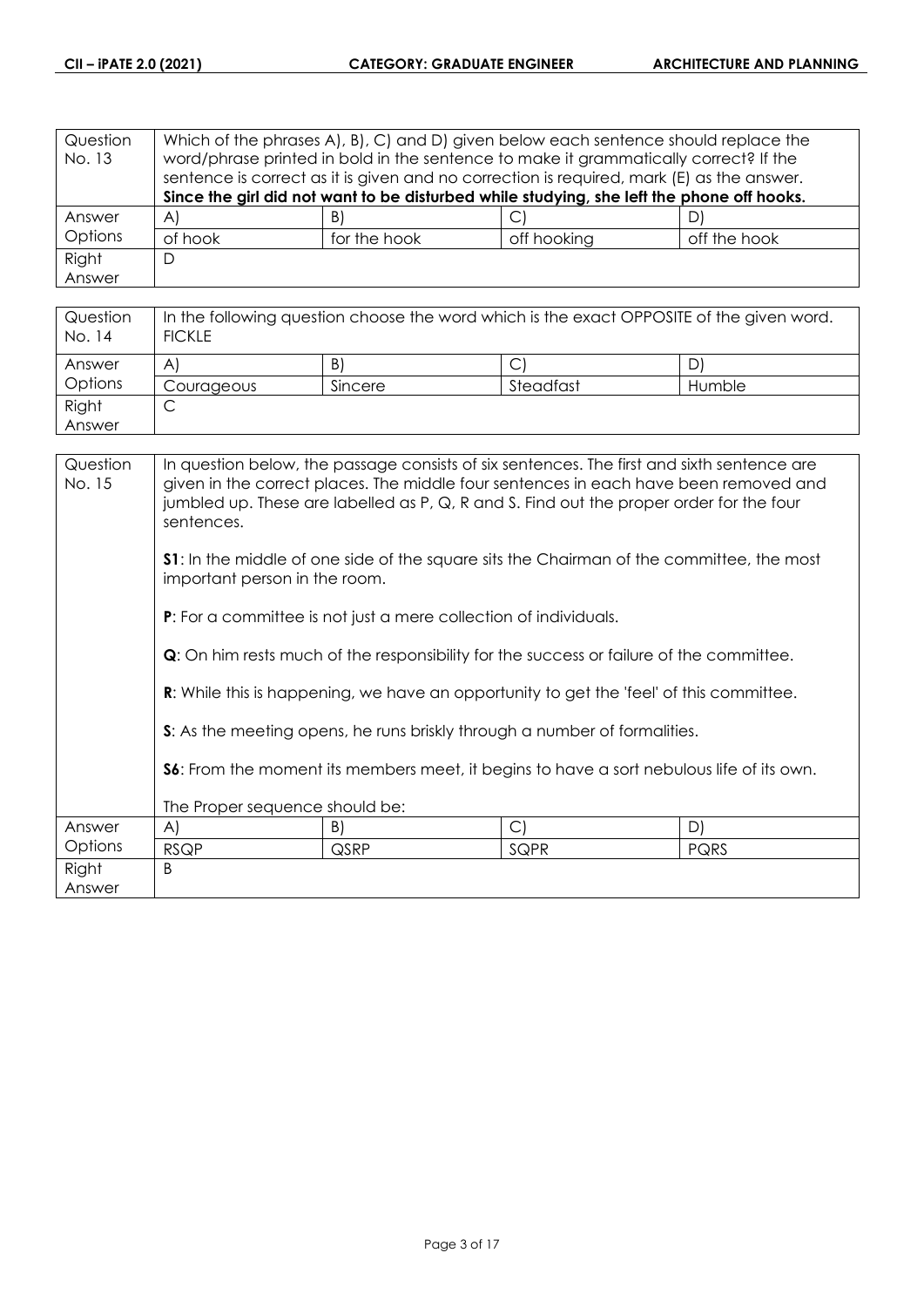#### **Question Question nos. 16 to 20:** No. 16 Following bar chart represents the number of people in 6 different villages (A, B, C, D, E and F) and the tabular column depicts the ratio of literate to illiterate people and percentage of male living in those villages. Number of people living in six villages 3500 3000 2500 2000 1500  $1000$ 50 Villages | Literate : Illiterate | % of male Ť  $\frac{1}{13}$  $\overline{11}$ If 40% of the female from village B is literate, then what is the percentage of male, who is illiterate from village B? Answer A)  $|B|$   $|C|$   $|D|$ **Options** 38% 35% 37% cannot be determined Right C Answer

| Question<br>No. 17 | What is the percentage of literate people in all the six villages together? |     |     |                         |
|--------------------|-----------------------------------------------------------------------------|-----|-----|-------------------------|
| Answer             | A                                                                           | B)  | С   |                         |
| Options            | 55%                                                                         | 53% | 51% | cannot be<br>determined |
| Right<br>Answer    | B                                                                           |     |     |                         |

| Question<br>No. 18 | What is the ratio between numbers of illiterate people from villages B, C & D to number of<br>females from villages A, E & F? |         |         |         |
|--------------------|-------------------------------------------------------------------------------------------------------------------------------|---------|---------|---------|
| Answer             | A                                                                                                                             | B)      |         | D.      |
| Options            | 320:527                                                                                                                       | 527:330 | 330:527 | 527:320 |
| Right              | ◡                                                                                                                             |         |         |         |
| Answer             |                                                                                                                               |         |         |         |

| Question<br>No. 19 | If 3% of female from village D & 5% of female from village E are literate then what is the<br>total number of literate males from D & F together? |     |      |                         |
|--------------------|---------------------------------------------------------------------------------------------------------------------------------------------------|-----|------|-------------------------|
| Answer             | A                                                                                                                                                 | B)  |      | D,                      |
| Options            | 1823                                                                                                                                              | 723 | 1623 | cannot be<br>determined |
| Right<br>Answer    | D                                                                                                                                                 |     |      |                         |

| Question<br>No. 20 | The number of females from villages A & C is how much percentage more or less than<br>number of females from villages D & F? |        |        |        |
|--------------------|------------------------------------------------------------------------------------------------------------------------------|--------|--------|--------|
| Answer             | $\mathsf{A}$                                                                                                                 | B)     | ◡      | D      |
| Options            | 25.72%                                                                                                                       | 25.76% | 24.76% | 24.72% |
| Right              | ◡                                                                                                                            |        |        |        |
| Answer             |                                                                                                                              |        |        |        |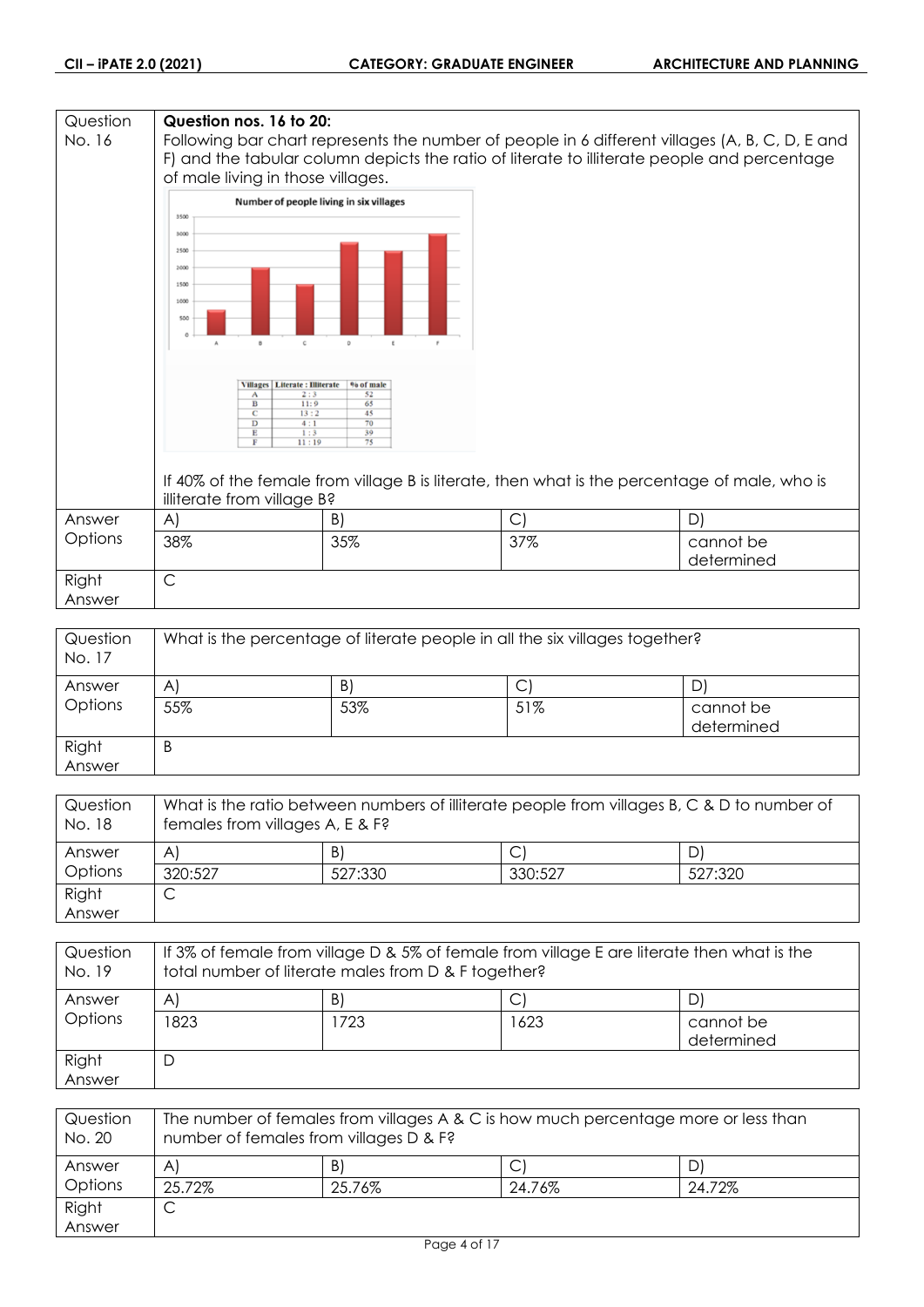| Question<br>No. 21 | A project plan results in a project schedule seems to be too long. If the project network<br>diagram cannot change but extra personnel resources is available, what is the best thing<br>to do? |                     |                   |                  |
|--------------------|-------------------------------------------------------------------------------------------------------------------------------------------------------------------------------------------------|---------------------|-------------------|------------------|
| Answer             | $\mathsf{A}$                                                                                                                                                                                    | B)                  | С                 |                  |
| Options            | Fast track the<br>project                                                                                                                                                                       | Level the resources | Crash the project | Any other option |
| Right              | С                                                                                                                                                                                               |                     |                   |                  |
| Answer             |                                                                                                                                                                                                 |                     |                   |                  |

| Question<br>No. 22 | Which of the following is not Project Management's goal |                                                                    |                                                                       |                                           |
|--------------------|---------------------------------------------------------|--------------------------------------------------------------------|-----------------------------------------------------------------------|-------------------------------------------|
| Answer             | $\mathsf{A}$                                            | B)                                                                 | C                                                                     | D                                         |
| Options            | Keeping overall cost<br>within the budget               | Delivering the<br>project/goods to the<br>client at agreed<br>time | Maintaining a<br>satisfactory and well-<br>functioning<br>development | Avoiding<br>customer/client<br>complaints |
| Right<br>Answer    | D                                                       |                                                                    |                                                                       |                                           |

| Question<br>No. 23 | You have recently been named as Project Manager of a new project under a Contract.<br>The Project Management Unit (PMU) gave you the contract signed by the Customer and a<br>Statement of Work and asked you to go on with initiation. Which document should you<br>develop next? |                    |                        |                 |
|--------------------|------------------------------------------------------------------------------------------------------------------------------------------------------------------------------------------------------------------------------------------------------------------------------------|--------------------|------------------------|-----------------|
| Answer             | A                                                                                                                                                                                                                                                                                  | B)                 |                        |                 |
| Options            | Project Manager<br>Plan                                                                                                                                                                                                                                                            | Milestone Schedule | <b>Project Charter</b> | Scope Statement |
| Right              |                                                                                                                                                                                                                                                                                    |                    |                        |                 |
| Answer             |                                                                                                                                                                                                                                                                                    |                    |                        |                 |

| Question<br>No. 24 | The analysis tool for a quality problem that involves selecting the problem, identifying major<br>categories of potential causes and associating likely specific causes is |                  |                 |            |
|--------------------|----------------------------------------------------------------------------------------------------------------------------------------------------------------------------|------------------|-----------------|------------|
| Answer             | $\mathsf{A}$                                                                                                                                                               | B)               |                 |            |
| Options            | Pareto chart                                                                                                                                                               | Fishbone diagram | Scatter diagram | Check list |
| Right              | B                                                                                                                                                                          |                  |                 |            |
| Answer             |                                                                                                                                                                            |                  |                 |            |

| Question<br>No. 25 | The Occupational Safety & Health Administration requires employers to have Hearing<br>Conservation Plans if the average 8-hour noise exposure is more than |        |          |       |
|--------------------|------------------------------------------------------------------------------------------------------------------------------------------------------------|--------|----------|-------|
| Answer             | $\mathsf{A}$                                                                                                                                               | B)     |          |       |
| Options            | 1000 dB                                                                                                                                                    | 500 dB | $105$ dB | 85 dB |
| Right              |                                                                                                                                                            |        |          |       |
| Answer             |                                                                                                                                                            |        |          |       |

| Question<br>No. 26 | Ammonia becomes an immediate danger to your life and health when it is present at the<br>following level or greater |        |         |          |
|--------------------|---------------------------------------------------------------------------------------------------------------------|--------|---------|----------|
| Answer             | A                                                                                                                   | B)     |         |          |
| Options            | 10 ppm                                                                                                              | 30 ppm | 300 ppm | 1000 ppm |
| Right              |                                                                                                                     |        |         |          |
| Answer             |                                                                                                                     |        |         |          |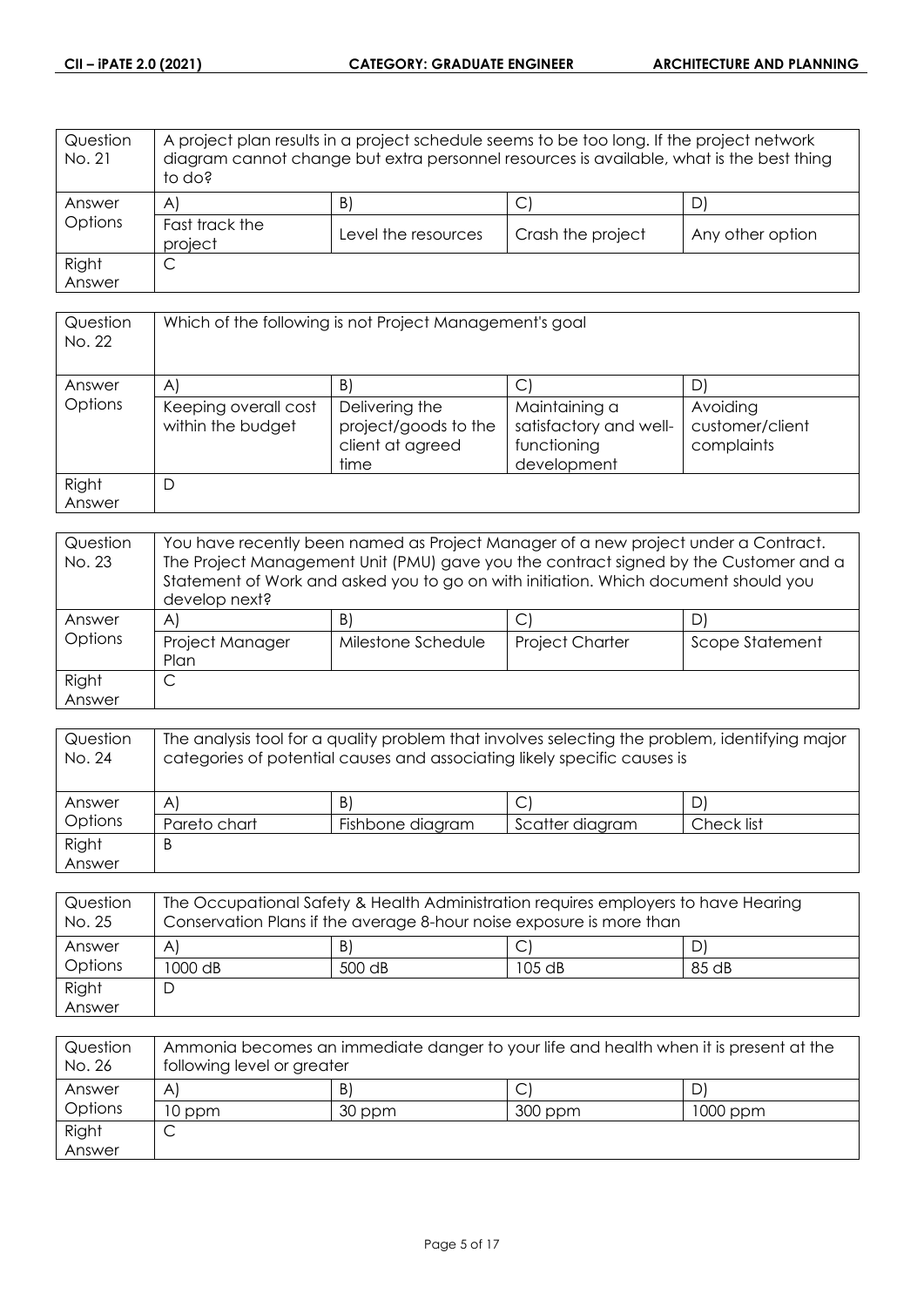| Question<br>No. 27 | Exposure to high levels of noise can lead to which of the following: |                              |                 |                  |
|--------------------|----------------------------------------------------------------------|------------------------------|-----------------|------------------|
| Answer             | $\mathsf{A}$                                                         | B                            | U               |                  |
| Options            | High blood pressure                                                  | Gastrointestinal<br>problems | Chronic fatigue | All of the above |
| Right              |                                                                      |                              |                 |                  |
| Answer             |                                                                      |                              |                 |                  |

| Question<br>No. 28 | Which type of fire extinguishing system is most commonly used to protect areas containing<br>valuable equipment such as data processing rooms, telecommunications switches, and<br>process control rooms? |                                         |                                    |                                              |
|--------------------|-----------------------------------------------------------------------------------------------------------------------------------------------------------------------------------------------------------|-----------------------------------------|------------------------------------|----------------------------------------------|
| Answer<br>Options  | $\mathsf{A}$<br>Fixed extinguishing<br>systems                                                                                                                                                            | B'<br>Portable<br>extinguishing systems | С<br>Hose extinguishing<br>systems | It's up to the<br>discretion the<br>employer |
| Right<br>Answer    | A                                                                                                                                                                                                         |                                         |                                    |                                              |

| Question<br>No. 29 | If you need to wear glasses with your eye or face protection, which of the following options<br>is acceptable                                           |                                                              |                                                                                              |                  |
|--------------------|---------------------------------------------------------------------------------------------------------------------------------------------------------|--------------------------------------------------------------|----------------------------------------------------------------------------------------------|------------------|
| Answer             | $\mathsf{A}$                                                                                                                                            | B)                                                           | С                                                                                            | D                |
| Options            | Wearing prescription<br>spectacles with side<br>shields and<br>protective lenses<br>that meet safety<br>requirements and<br>also correct your<br>vision | Wearing goggles<br>that fit comfortably<br>over your glasses | Wearing goggles<br>that have corrective<br>lenses mounted<br>behind the<br>protective lenses | All of the above |
| Right<br>Answer    | D                                                                                                                                                       |                                                              |                                                                                              |                  |

| Question | Under which Section of Environment Pollution Act, the CPCB can issue the directions |            |            |           |
|----------|-------------------------------------------------------------------------------------|------------|------------|-----------|
| No. 30   | directly to industries                                                              |            |            |           |
| Answer   | A                                                                                   | B)         |            | DI        |
| Options  | Section 16                                                                          | Section 18 | Section 11 | Section 5 |
| Right    | C                                                                                   |            |            |           |
| Answer   |                                                                                     |            |            |           |

| Question<br>No. 31 | Which of these divisions of Pollution Control Implementation deals with Air Polluting<br>Industries |            |             |           |
|--------------------|-----------------------------------------------------------------------------------------------------|------------|-------------|-----------|
| Answer             | A                                                                                                   | B          |             |           |
| Options            | $ PC $ -                                                                                            | $PCI - II$ | $PCI - III$ | SSI & Law |
| Right              | B                                                                                                   |            |             |           |
| Answer             |                                                                                                     |            |             |           |

| Question<br>No. 32 | The Kyoto Protocol is an international treaty which extends the United Nations<br>Framework Convention on Climate Change (UNFCCC). In which year the convention<br>held? |      |      |      |
|--------------------|--------------------------------------------------------------------------------------------------------------------------------------------------------------------------|------|------|------|
| Answer             | $\mathsf{A}^{\cdot}$                                                                                                                                                     | B)   |      |      |
| Options            | 1987                                                                                                                                                                     | 1995 | 1992 | 1997 |
| Right              | C                                                                                                                                                                        |      |      |      |
| Answer             |                                                                                                                                                                          |      |      |      |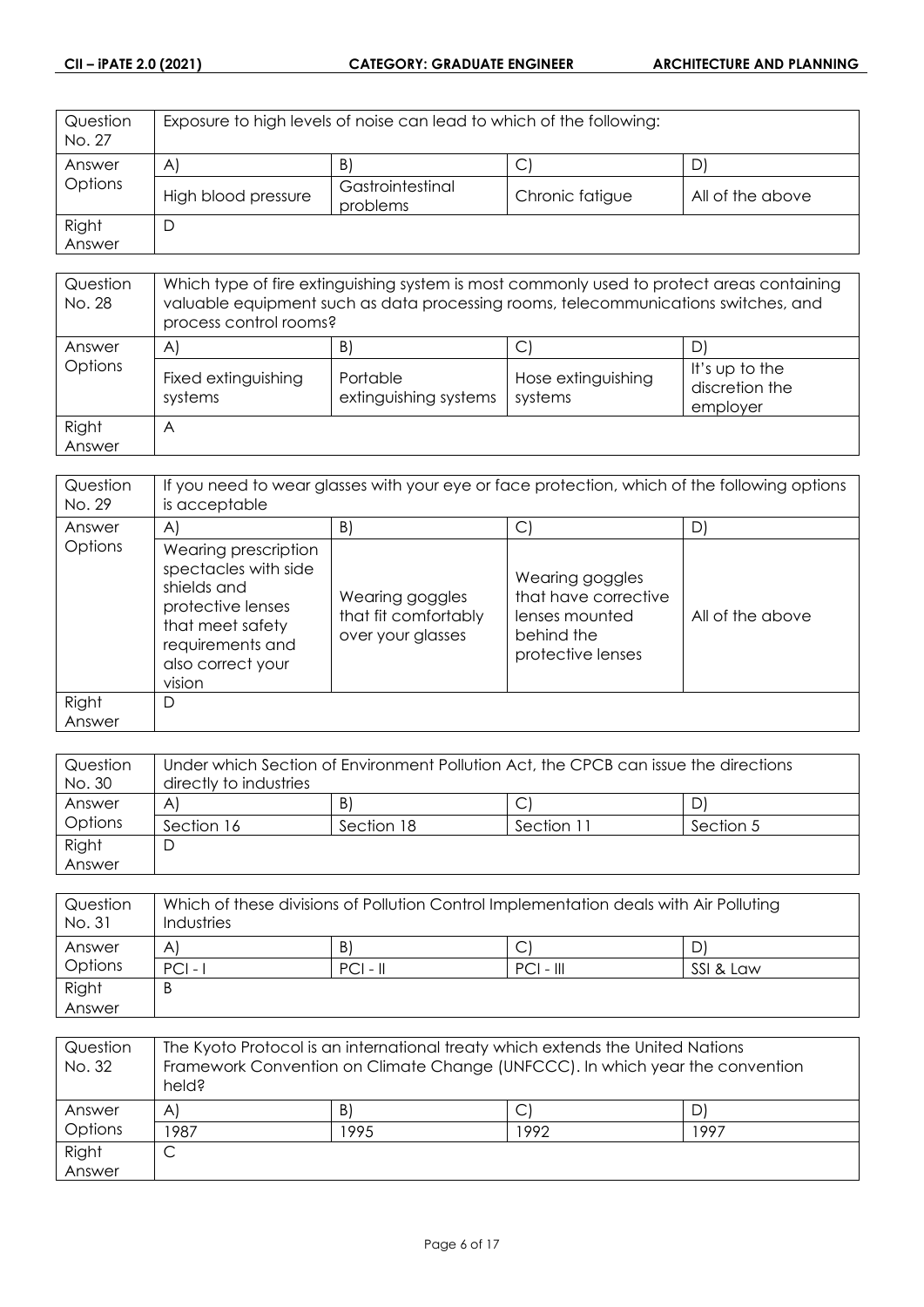| Question<br>No. 33 |                                                                             | What is the harm from manipulation of Earth's Ozone layer? |                                                                               |                                                                     |
|--------------------|-----------------------------------------------------------------------------|------------------------------------------------------------|-------------------------------------------------------------------------------|---------------------------------------------------------------------|
| Answer             | $\mathsf{A}^{\cdot}$                                                        | B                                                          |                                                                               | D                                                                   |
| Options            | The average<br>temperature of<br>Earth's surface will<br>increase gradually | The Oxygen content<br>of the atmosphere<br>will decrease   | Increased amount of<br>Ultraviolet radiation<br>will reach earth's<br>surface | Sea level will rise as<br>the polar ice caps<br>will gradually melt |
| Right              | C                                                                           |                                                            |                                                                               |                                                                     |
| Answer             |                                                                             |                                                            |                                                                               |                                                                     |

| Question<br>No. 34 | Which of the following would not represent the cash outflows for the business? |                      |                     |                     |
|--------------------|--------------------------------------------------------------------------------|----------------------|---------------------|---------------------|
| Answer             | A                                                                              | B                    | ◡                   |                     |
| Options            | Purchase of building                                                           | The sale of land for | Retirement of long- | The payment of cash |
|                    | for cash                                                                       | cash                 | term debt           | for dividends       |
| Right              | B                                                                              |                      |                     |                     |
| Answer             |                                                                                |                      |                     |                     |

| Question<br>No. 35 | Which one of the following tangible fixed assets would not normally be depreciated? |           |      |           |
|--------------------|-------------------------------------------------------------------------------------|-----------|------|-----------|
| Answer             | A                                                                                   | B.        | ◡    | D         |
| Options            | <b>Buildings</b>                                                                    | Machinery | Land | Equipment |
| Right              | ◡                                                                                   |           |      |           |
| Answer             |                                                                                     |           |      |           |

| Question | A Profit is earned if? |                |                     |                |
|----------|------------------------|----------------|---------------------|----------------|
| No. 36   |                        |                |                     |                |
| Answer   | $\mathsf{A}^{\prime}$  | B,             | ◡                   |                |
| Options  | Assets exceed          | Income exceeds | Cash Inflow exceeds | Income exceeds |
|          | Expenditure            | Expenditure    | <b>Cash Outflow</b> | Liabilities    |
| Right    | B                      |                |                     |                |
| Answer   |                        |                |                     |                |

| Question<br>No. 37 | Which of the following budgets is normally prepared first? |              |                                 |                           |
|--------------------|------------------------------------------------------------|--------------|---------------------------------|---------------------------|
| Answer             | $\mathsf{A}$                                               | B)           |                                 | D                         |
| Options            | Cash budget                                                | Sales budget | Merchandise<br>purchases budget | Selling expense<br>budget |
| Right<br>Answer    | B                                                          |              |                                 |                           |

| Question<br>No. 38 | What is the correct sequence in the formation of a contract? |                                                    |                                                    |                                                    |
|--------------------|--------------------------------------------------------------|----------------------------------------------------|----------------------------------------------------|----------------------------------------------------|
| Answer             | $\mathsf{A}^{\prime}$                                        | B                                                  |                                                    | D                                                  |
| Options            | Offer, acceptance,<br>agreement,<br>consideration.           | Agreement,<br>consideration, offer,<br>acceptance. | Offer, agreement,<br>consideration,<br>acceptance. | Offer, acceptance,<br>consideration,<br>agreement. |
| Right              | D                                                            |                                                    |                                                    |                                                    |
| Answer             |                                                              |                                                    |                                                    |                                                    |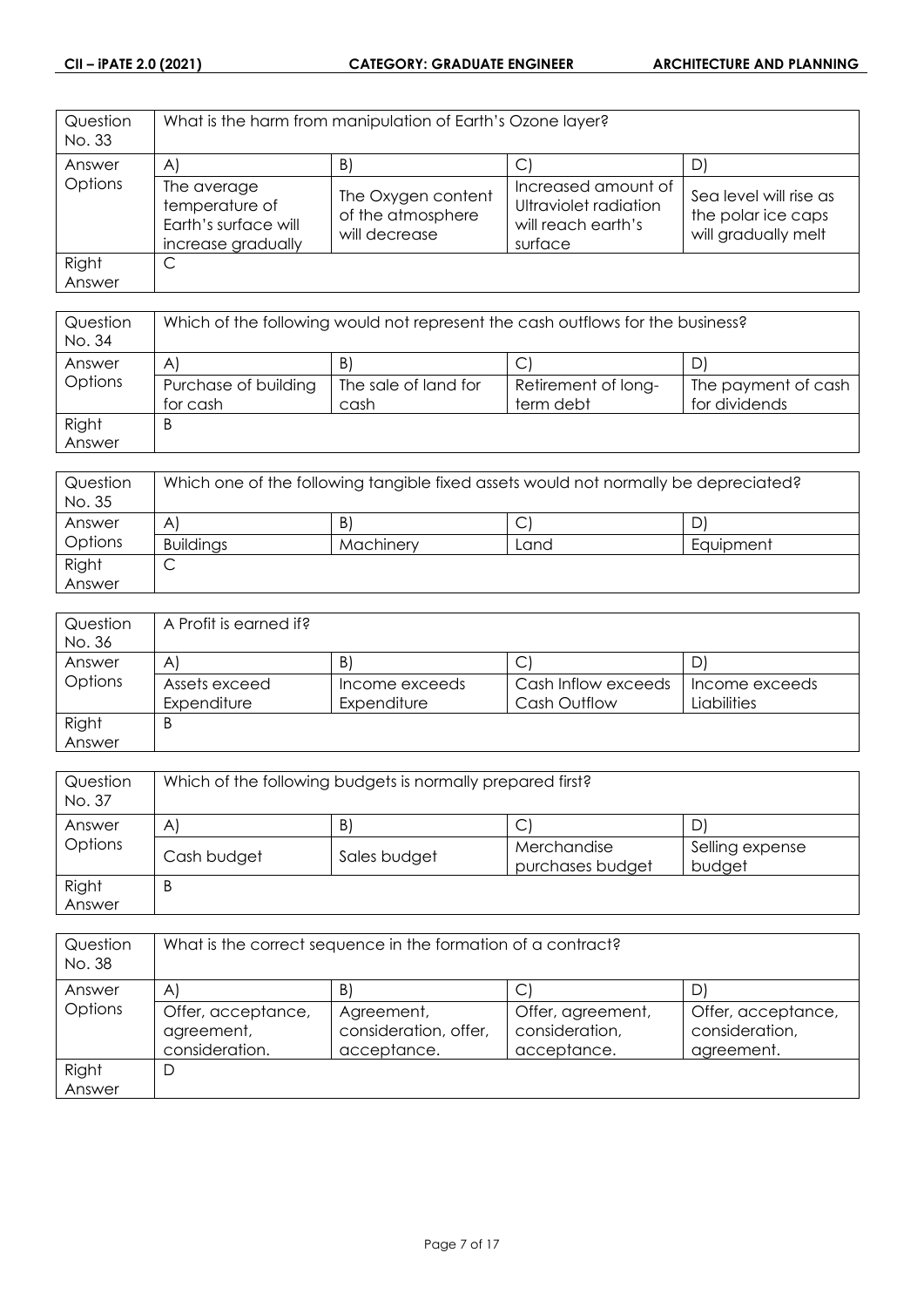| Question<br>No. 39 | Which of the following answers is most accurate description of arbitration?                        |                                                                                                                              |                                                                                      |                                                                                        |
|--------------------|----------------------------------------------------------------------------------------------------|------------------------------------------------------------------------------------------------------------------------------|--------------------------------------------------------------------------------------|----------------------------------------------------------------------------------------|
| Answer             | A)                                                                                                 | $\vert B \vert$                                                                                                              | $\vert$ C                                                                            | D)                                                                                     |
| Options            | An informal meeting<br>between the parties<br>involving a<br>discussion to sort out<br>the dispute | An adjucative<br>process where the<br>parties submit their<br>disputes for a<br>binding decision to<br>an impartial tribunal | A meeting between<br>the parties where an<br>impartial third party<br>gives decision | An impartial umpire<br>selected to decide<br>after hearing the<br>dispute from parties |
| Right<br>Answer    | B                                                                                                  |                                                                                                                              |                                                                                      |                                                                                        |

| Question<br>No. 40 | Which of the following answers is not type of alternative dispute resolution? |                   |              |           |
|--------------------|-------------------------------------------------------------------------------|-------------------|--------------|-----------|
| Answer             | $\mathsf{A}^{\prime}$                                                         | B)                | ◡            |           |
| Options            | Arbitration                                                                   | Court proceedings | Conciliation | Mediation |
| Right              | B                                                                             |                   |              |           |
| Answer             |                                                                               |                   |              |           |

| Question<br>No. 41 | The equation of state for n moles of an ideal gas is PV =nRT, where R is the universal gas<br>constant and all other quantities have their usual meanings. What are the dimensions of R? |                                  |                             |                     |
|--------------------|------------------------------------------------------------------------------------------------------------------------------------------------------------------------------------------|----------------------------------|-----------------------------|---------------------|
| Answer<br>Options  | A<br>M <sup>o</sup> LT-2 K-1 mol-1                                                                                                                                                       | B<br>$M^{0}[2T-2K^{-1}mol^{-1}]$ | $ML^{2}T-2$ K $-1$ mol $-1$ | $ML-2T-2$ K-1 mol-1 |
| Right<br>Answer    | ◡                                                                                                                                                                                        |                                  |                             |                     |

| Question<br>No. 42 | A cylindrical tube open at both ends has fundamental frequency n. If one of the ends is<br>closed, the fundamental frequency will become |    |     |    |
|--------------------|------------------------------------------------------------------------------------------------------------------------------------------|----|-----|----|
| Answer             | A                                                                                                                                        | B) | . J | D' |
| Options            | n/2                                                                                                                                      | 2n | 4n  |    |
| Right              |                                                                                                                                          |    |     |    |
| Answer             |                                                                                                                                          |    |     |    |

| Question<br>No. 43 | The speed of sound in a gas is V and the root mean square speed of the gas molecules is<br>$V_{rms}$ . If the ratio of the specific heats of the gas is 1.5, then the ratio of V: $V_{rms}$ will be |              |       |      |
|--------------------|-----------------------------------------------------------------------------------------------------------------------------------------------------------------------------------------------------|--------------|-------|------|
| Answer             | A                                                                                                                                                                                                   | $\mathsf{B}$ |       |      |
| Options            | :2                                                                                                                                                                                                  | 1:3          | l :√2 | 1:√3 |
| Right              |                                                                                                                                                                                                     |              |       |      |
| Answer             |                                                                                                                                                                                                     |              |       |      |

| Question<br>No. 44 | Which of the following phenomena gives evidence of the molecular structure of the<br>matter? |                  |             |              |
|--------------------|----------------------------------------------------------------------------------------------|------------------|-------------|--------------|
| Answer             | Α                                                                                            | B)               | ◡           |              |
| Options            | Brownian motion                                                                              | <b>Diffusion</b> | Evaporation | All of these |
| Right              | ◡                                                                                            |                  |             |              |
| Answer             |                                                                                              |                  |             |              |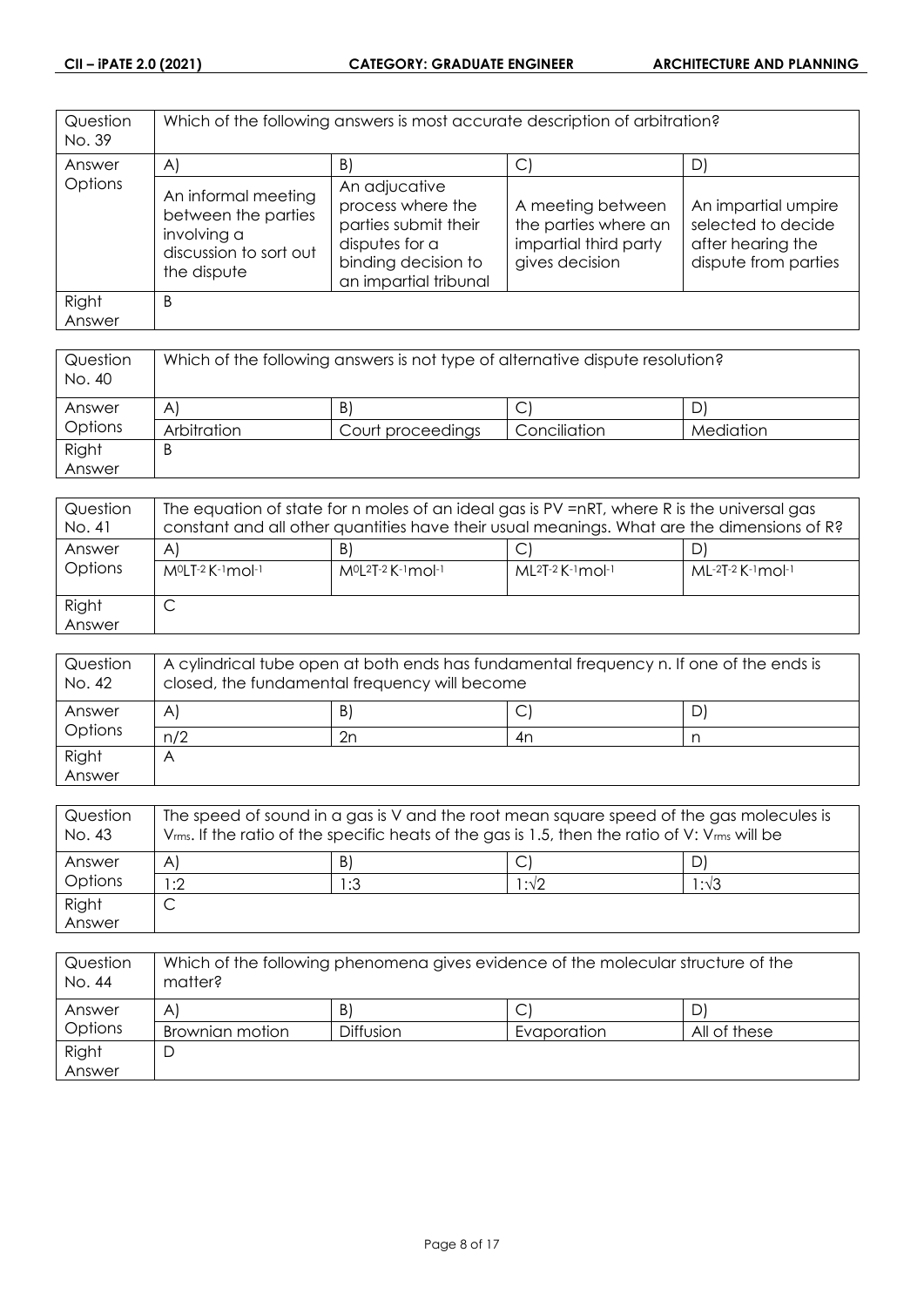| Question | Starting with the same initial conditions, an ideal gas expands from volume $V_1$ to $V_2$ in three |                                                                                         |                   |                   |
|----------|-----------------------------------------------------------------------------------------------------|-----------------------------------------------------------------------------------------|-------------------|-------------------|
| No. 45   | different ways. The work done by the gas is $W_1$ if the process is purely isobaric, $W_2$ if the   |                                                                                         |                   |                   |
|          |                                                                                                     | process is purely isochoric and W <sub>3</sub> if the process is purely adiabatic. Then |                   |                   |
| Answer   | $\mathsf{A}$                                                                                        | B)                                                                                      |                   | D)                |
| Options  | $W_1 > W_2 > W_3$                                                                                   | $W_2 > W_1 > W_3$                                                                       | $W_1 > W_3 > W_2$ | $W_3 > W_1 > W_2$ |
| Right    | C                                                                                                   |                                                                                         |                   |                   |
| Answer   |                                                                                                     |                                                                                         |                   |                   |

| Question<br>No. 46 | A vessel contains a mixture of 1 mole of oxygen and two moles of nitrogen at 300K. The<br>ratio of the rotational kinetic energy per $O_2$ molecule to that per $N_2$ molecule is |     |     |                                                             |
|--------------------|-----------------------------------------------------------------------------------------------------------------------------------------------------------------------------------|-----|-----|-------------------------------------------------------------|
| Answer             | $\mathsf{A}^{\mathsf{c}}$                                                                                                                                                         | B)  |     | D                                                           |
| Options            | 1:1                                                                                                                                                                               | 1:2 | 2:1 | Depends on the<br>moment of inertia of<br>the two molecules |
| Right<br>Answer    | $\forall$                                                                                                                                                                         |     |     |                                                             |

| Question | In a test experiment on a model aeroplane in a wind tunnel, the flow speeds on the lower                   |               |                          |                             |
|----------|------------------------------------------------------------------------------------------------------------|---------------|--------------------------|-----------------------------|
| No. 47   | and upper surfaces of the wing are v and $\sqrt{2}v$ respectively. If the density of air is $\rho$ and the |               |                          |                             |
|          | surface area of the wing is A, the dynamic life on the wing is given by                                    |               |                          |                             |
| Answer   | A                                                                                                          | B)            |                          |                             |
| Options  | $(p v^2 A)/\sqrt{2}$                                                                                       | $(p v^2 A)/2$ | $2\rho$ v <sup>2</sup> A | $\sqrt{2}$ o v $\sqrt{2}$ A |
| Right    | Β                                                                                                          |               |                          |                             |
| Answer   |                                                                                                            |               |                          |                             |

| Question | A boy whirls a stone in a horizontal circle 2m above the ground by means of a string 1.25m  |                 |                                                                                     |    |
|----------|---------------------------------------------------------------------------------------------|-----------------|-------------------------------------------------------------------------------------|----|
| No. 48   | long. The string breaks and the stone flies off horizontally, striking the ground 10m away. |                 |                                                                                     |    |
|          |                                                                                             |                 | What is the magnitude of the centripetal acceleration during circular motion? (Take |    |
|          | $g=10m/s^2$                                                                                 |                 |                                                                                     |    |
| Answer   | A'                                                                                          | $\vert B \vert$ | $\mathsf{C}^1$                                                                      | D. |
| Options  | 400m/s <sup>2</sup><br>300m/s <sup>2</sup><br>200m/s <sup>2</sup><br>100m/s <sup>2</sup>    |                 |                                                                                     |    |
| Right    | ◡                                                                                           |                 |                                                                                     |    |
| Answer   |                                                                                             |                 |                                                                                     |    |

| Question<br>No. 49 | Radium (with Atomic no. = 87, Mass No. = 221) undergoes radioactive decay with a half-life<br>of 4 days. The probability that a Ra nucleus will disintegrate in 8 days is |     |    |  |
|--------------------|---------------------------------------------------------------------------------------------------------------------------------------------------------------------------|-----|----|--|
| Answer             | A                                                                                                                                                                         | B   | ٮ  |  |
| Options            | $^1/4$                                                                                                                                                                    | 3/4 | 72 |  |
| Right              | B                                                                                                                                                                         |     |    |  |
| Answer             |                                                                                                                                                                           |     |    |  |

| Question<br>No. 50 | A tunnel is dug along the diameter of the earth. An object is held in the tunnel at a<br>distance x from the centre of the earth. The magnitude of the gravitational force on the<br>object is proportional to |         |  |       |
|--------------------|----------------------------------------------------------------------------------------------------------------------------------------------------------------------------------------------------------------|---------|--|-------|
| Answer             | A                                                                                                                                                                                                              | B       |  |       |
| Options            | $\sqrt{x}$                                                                                                                                                                                                     | $1/x^2$ |  | $x^2$ |
| Right              |                                                                                                                                                                                                                |         |  |       |
| Answer             |                                                                                                                                                                                                                |         |  |       |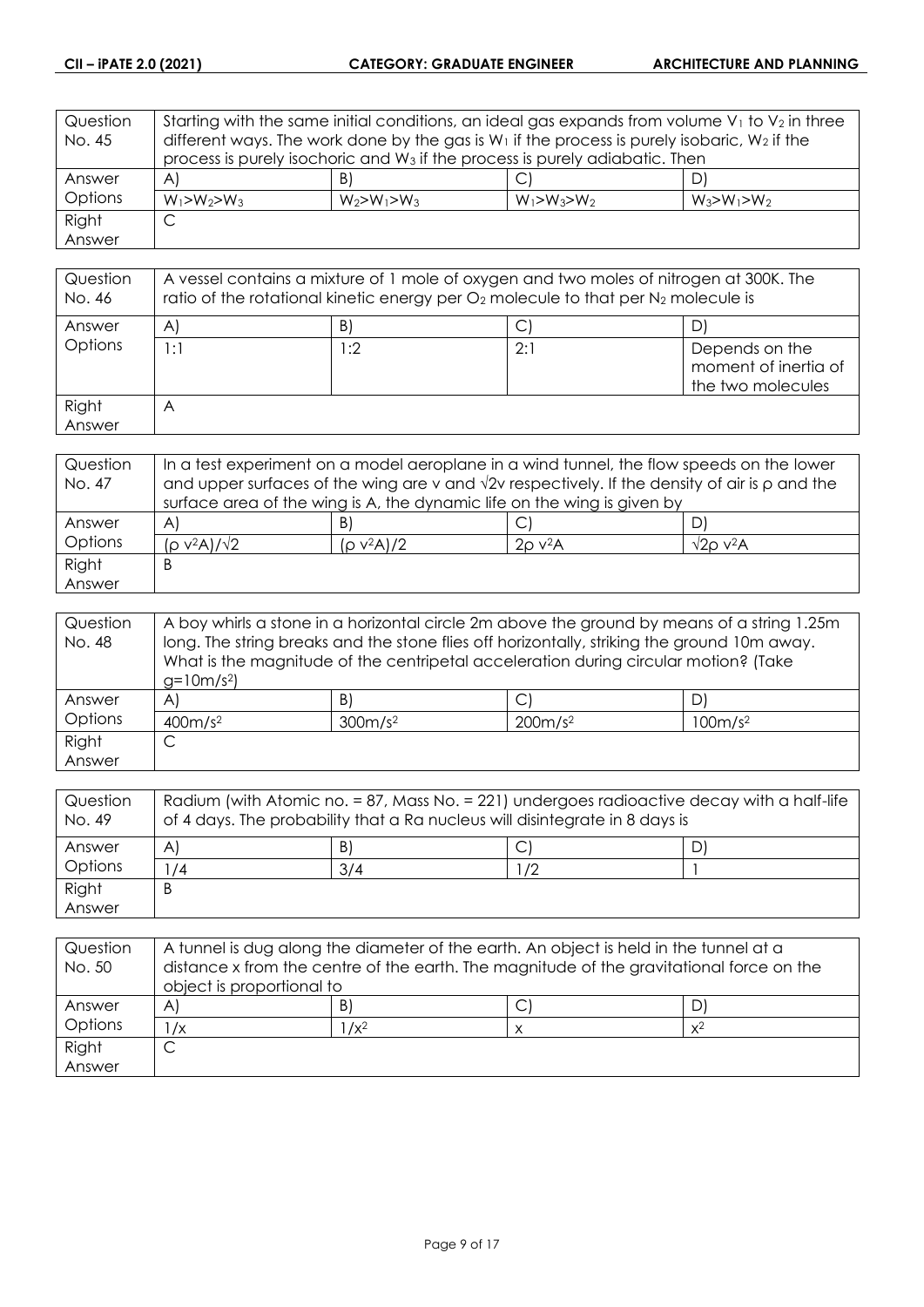| Question<br>No. 51 | As per IS specifications, the maximum final setting time for ordinary Portland cement should<br>be |        |         |          |
|--------------------|----------------------------------------------------------------------------------------------------|--------|---------|----------|
| Answer             | $\mathsf{A}$                                                                                       | B      | J       |          |
| Options            | 30 minutes                                                                                         | l hour | 6 hours | 10 hours |
| Right              |                                                                                                    |        |         |          |
| Answer             |                                                                                                    |        |         |          |

| Question<br>No. 52 | Which of the following is a housing sector development scheme? |     |             |       |
|--------------------|----------------------------------------------------------------|-----|-------------|-------|
| Answer             | A                                                              | B   |             |       |
| Options            | <b>HRIDAY</b>                                                  | SBM | <b>PMAY</b> | AMRUT |
| Right              | ◡                                                              |     |             |       |
| Answer             |                                                                |     |             |       |

| Question<br>No. 53 | Toothing is a construction technique used in ____. |                    |                      |                                               |
|--------------------|----------------------------------------------------|--------------------|----------------------|-----------------------------------------------|
| Answer             | A                                                  | B.                 | С                    |                                               |
| Options            | Wood construction                                  | Steel construction | <b>Brick masonry</b> | Reinforced cement<br>concrete<br>construction |
| Right<br>Answer    | ◡                                                  |                    |                      |                                               |

| Question<br>No. 54 | 'Indore Slum Networking Programme' has been planned by ____. |                 |                 |                       |
|--------------------|--------------------------------------------------------------|-----------------|-----------------|-----------------------|
| Answer             | A                                                            | B.              | Ć               |                       |
| Options            | B.V.Doshi                                                    | Dulal Mukherjee | Himanshu Parikh | <b>Charles Correa</b> |
| Right              | ◡                                                            |                 |                 |                       |
| Answer             |                                                              |                 |                 |                       |

| Question<br>No. 55 | In the case of large floor and roof coverings using Prestressed concrete as material, one of<br>the structural forms for adoption is? |                 |                 |                   |
|--------------------|---------------------------------------------------------------------------------------------------------------------------------------|-----------------|-----------------|-------------------|
| Answer             | A                                                                                                                                     | B)              | С               | D.                |
| Options            | Concrete panels                                                                                                                       | Reinforced disc | Spherical domes | Trapezoidal domes |
| Right              | ◡                                                                                                                                     |                 |                 |                   |
| Answer             |                                                                                                                                       |                 |                 |                   |

| This type of projection is when projectors are parallel to each other, but are at an angle<br>other than 90 degrees to the plane of projection |                             |                           |             |
|------------------------------------------------------------------------------------------------------------------------------------------------|-----------------------------|---------------------------|-------------|
| A                                                                                                                                              | B                           |                           | D           |
| Oblique projection                                                                                                                             | Perpendicular<br>projection | Perspective<br>projection | Axonometric |
| Α                                                                                                                                              |                             |                           |             |
|                                                                                                                                                |                             |                           |             |

| Question<br>No. 57 | Which of the following would be most appropriate for a high-rise building in a high-risk<br>seismic zone? |                                      |                                                    |                                                 |
|--------------------|-----------------------------------------------------------------------------------------------------------|--------------------------------------|----------------------------------------------------|-------------------------------------------------|
| Answer             | $\mathsf{A}$                                                                                              | B)                                   |                                                    | D'                                              |
| Options            | A building on stilts                                                                                      | A building with a U -<br>shaped plan | A building with a<br>symmetrical T-<br>shaped plan | A building with a<br>symmetrical square<br>plan |
| Right<br>Answer    | D                                                                                                         |                                      |                                                    |                                                 |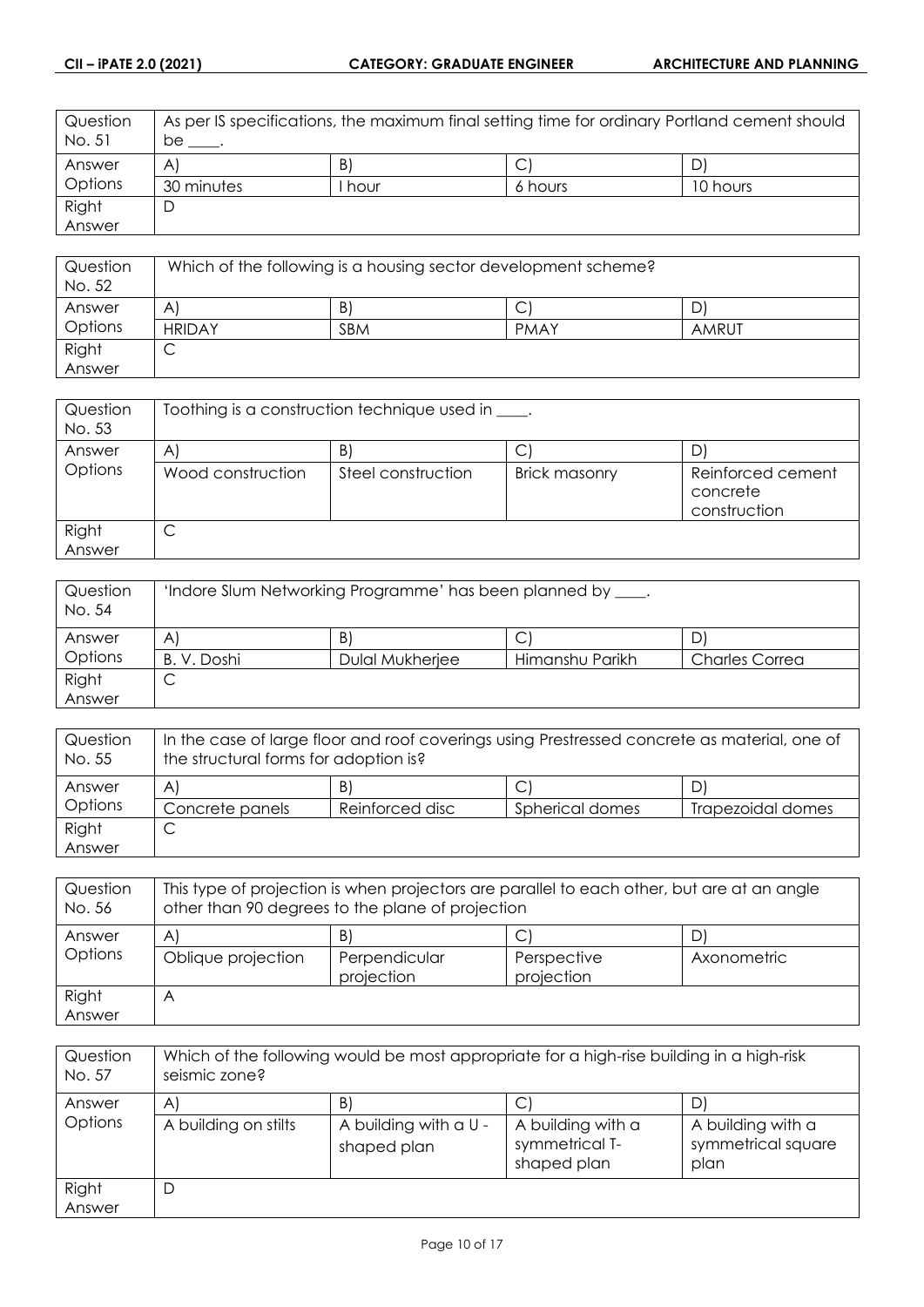| Question<br>No. 58 | Poor lime contains more than<br>of clay. |     |     |     |
|--------------------|------------------------------------------|-----|-----|-----|
| Answer             | $\mathsf{A}$                             | Β   | ◡   |     |
| Options            | 5%                                       | 20% | 25% | 30% |
| Right              |                                          |     |     |     |
| Answer             |                                          |     |     |     |

| Question<br>No. 59 | Rat-trap bond masonry requires<br>less mortar. |     |     |     |
|--------------------|------------------------------------------------|-----|-----|-----|
| Answer             | A                                              | B   | ◡   |     |
| Options            | 20%                                            | 30% | 40% | 50% |
| Right              | ◡                                              |     |     |     |
| Answer             |                                                |     |     |     |

| Question<br>No. 60 | Tsunami detectors are placed in sea at<br>kms from shore. |    |   |     |
|--------------------|-----------------------------------------------------------|----|---|-----|
| Answer             | Α                                                         | B. | ◡ |     |
| Options            | 50                                                        | 60 |   | 100 |
| Right              |                                                           |    |   |     |
| Answer             |                                                           |    |   |     |

| Question<br>No. 61 | Which of the following formats is used in limit state method? |             |                        |             |
|--------------------|---------------------------------------------------------------|-------------|------------------------|-------------|
| Answer             | A                                                             | B)          | ◡                      |             |
| Options            | Single safety factor                                          | Load factor | Multiple safety factor | Wind factor |
| Right              | ◡                                                             |             |                        |             |
| Answer             |                                                               |             |                        |             |

| Question<br>No. 62 | Generally, the predominant urban land use category in a city is --- |            |             |               |
|--------------------|---------------------------------------------------------------------|------------|-------------|---------------|
| Answer             | A                                                                   | B          | С           |               |
| Options            | Transportation                                                      | Commercial | Residential | Institutional |
| Right              | ◡                                                                   |            |             |               |
| Answer             |                                                                     |            |             |               |

| Question<br>No. 63 | What will be the number of lamps, each having 300 lumens, required to obtain an average<br>illuminance of 60 lux on a 5m × 3m rectangular room? |  |  |   |
|--------------------|-------------------------------------------------------------------------------------------------------------------------------------------------|--|--|---|
| Answer             | A                                                                                                                                               |  |  | D |
| Options            | っ                                                                                                                                               |  |  |   |
| Right              | Α                                                                                                                                               |  |  |   |
| Answer             |                                                                                                                                                 |  |  |   |

| Question | Star Rating of an Air Conditioner is determined by its ____. |                          |                         |             |
|----------|--------------------------------------------------------------|--------------------------|-------------------------|-------------|
| No. 64   |                                                              |                          |                         |             |
| Answer   | A                                                            | B)                       | С                       |             |
| Options  | Power Consumption                                            | <b>Energy Efficiency</b> | <b>Cooling Capacity</b> | Power of    |
|          |                                                              | Ratio                    |                         | Compression |
| Right    | B                                                            |                          |                         |             |
| Answer   |                                                              |                          |                         |             |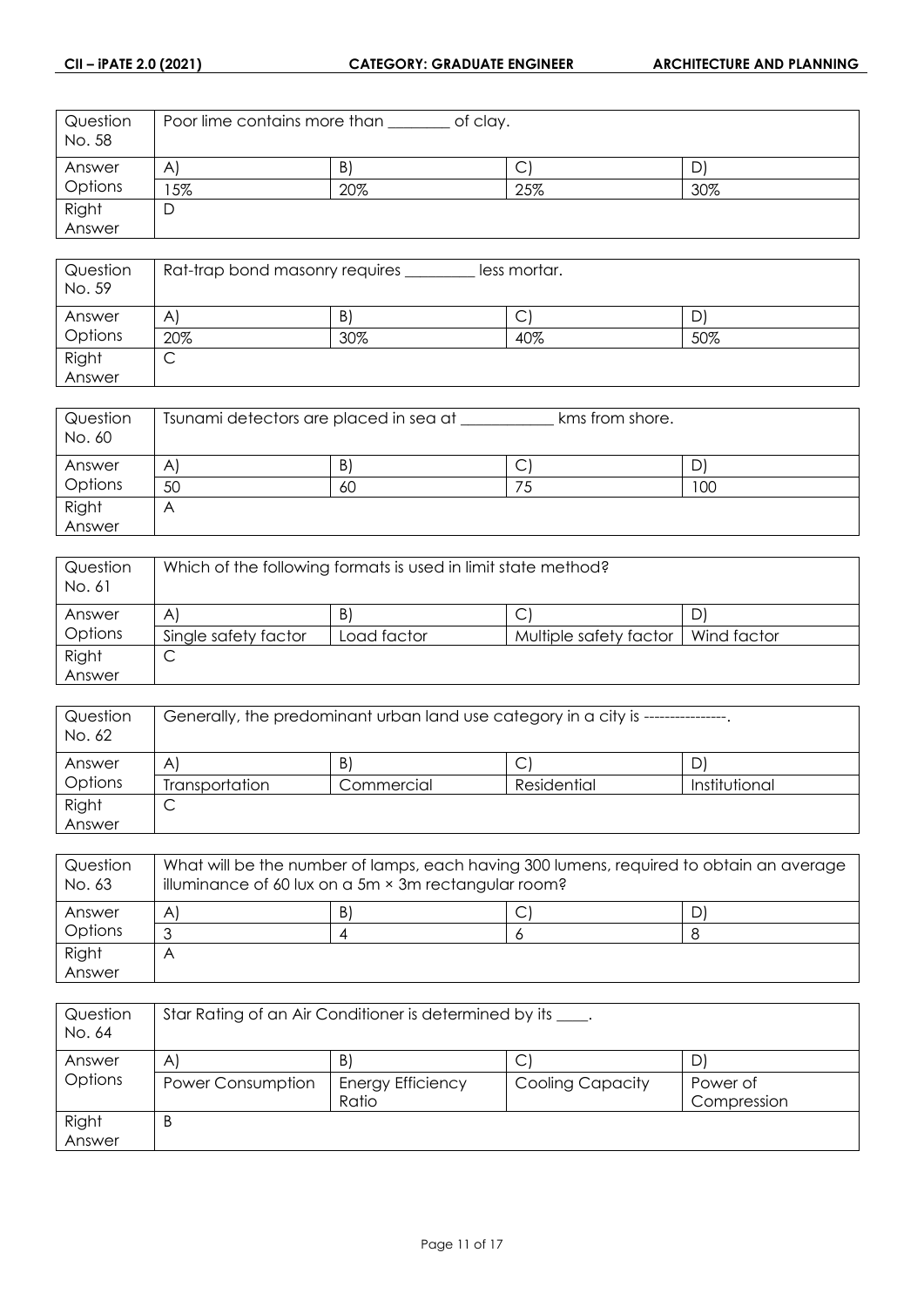| Question<br>No. 65 |                                                                      | What is the first thing that happens to wastewater at a wastewater treatment plant?                             |                                                                   |                                        |
|--------------------|----------------------------------------------------------------------|-----------------------------------------------------------------------------------------------------------------|-------------------------------------------------------------------|----------------------------------------|
| Answer             | A)                                                                   | B)                                                                                                              | C                                                                 | D1                                     |
| Options            | treatment with<br>chlorine or ultraviolet<br>light to kill pathogens | liquid wastewater is<br>mixed with air to<br>help bacteria<br>breakdown small<br>particles of solid<br>material | scum and sludge<br>are separated from<br>the liquid<br>wastewater | large solid things are<br>screened out |
| Right<br>Answer    | D                                                                    |                                                                                                                 |                                                                   |                                        |
|                    |                                                                      |                                                                                                                 |                                                                   |                                        |

| Question<br>No. 66 | The temporary hardness of water can be removed by ____. |             |             |            |
|--------------------|---------------------------------------------------------|-------------|-------------|------------|
| Answer             | A                                                       | B           | С           |            |
| Options            | <b>Boiling</b>                                          | Adding lime | Adding alum | Filtration |
| Right              |                                                         |             |             |            |
| Answer             |                                                         |             |             |            |

| Question<br>No. 67 | Criteria for background noise (in NC) in Restaurants is ____. |           |           |           |
|--------------------|---------------------------------------------------------------|-----------|-----------|-----------|
| Answer             | A                                                             | B.        | ◡         |           |
| Options            | 25-30                                                         | $30 - 45$ | $35 - 40$ | $40 - 45$ |
| Right              |                                                               |           |           |           |
| Answer             |                                                               |           |           |           |

| Question<br>No. 68 | Which type of parking is convenient for all types of users? |              |                   |                    |
|--------------------|-------------------------------------------------------------|--------------|-------------------|--------------------|
| Answer             | A                                                           | B)           | ◡                 |                    |
| Options            | Parallel parking                                            | Kerb parking | 90-degree parking | Off-street parking |
| Right              | ◡                                                           |              |                   |                    |
| Answer             |                                                             |              |                   |                    |

| Question<br>No. 69 | While considering the design of R.C. buildings for providing ductility, the minimum grade of<br>concrete limited by the Indian Code is |      |      |      |
|--------------------|----------------------------------------------------------------------------------------------------------------------------------------|------|------|------|
| Answer             | A                                                                                                                                      | B)   |      |      |
| Options            | $M$ 10                                                                                                                                 | M 20 | M 35 | M 50 |
| Right              | Β                                                                                                                                      |      |      |      |
| Answer             |                                                                                                                                        |      |      |      |

| Question<br>No. 70 | When sunlight falls normally on Earth, a luminous flux of 1.57×10 <sup>5</sup> lumen/m <sup>2</sup> is produced on<br>Earth. The distance of Earth from Sun is 1.5×10 <sup>8</sup> km. The luminous intensity of Sun in candela |                       |                       |                       |
|--------------------|---------------------------------------------------------------------------------------------------------------------------------------------------------------------------------------------------------------------------------|-----------------------|-----------------------|-----------------------|
|                    | will be                                                                                                                                                                                                                         |                       |                       |                       |
| Answer             | $\mathsf{A}$                                                                                                                                                                                                                    | $\vert B \vert$       | Ć                     | D)                    |
| Options            | $3.53 \times 10^{27}$                                                                                                                                                                                                           | $3.53 \times 10^{25}$ | $3.53 \times 10^{22}$ | $3.53 \times 10^{28}$ |
| Right              | A                                                                                                                                                                                                                               |                       |                       |                       |
| Answer             |                                                                                                                                                                                                                                 |                       |                       |                       |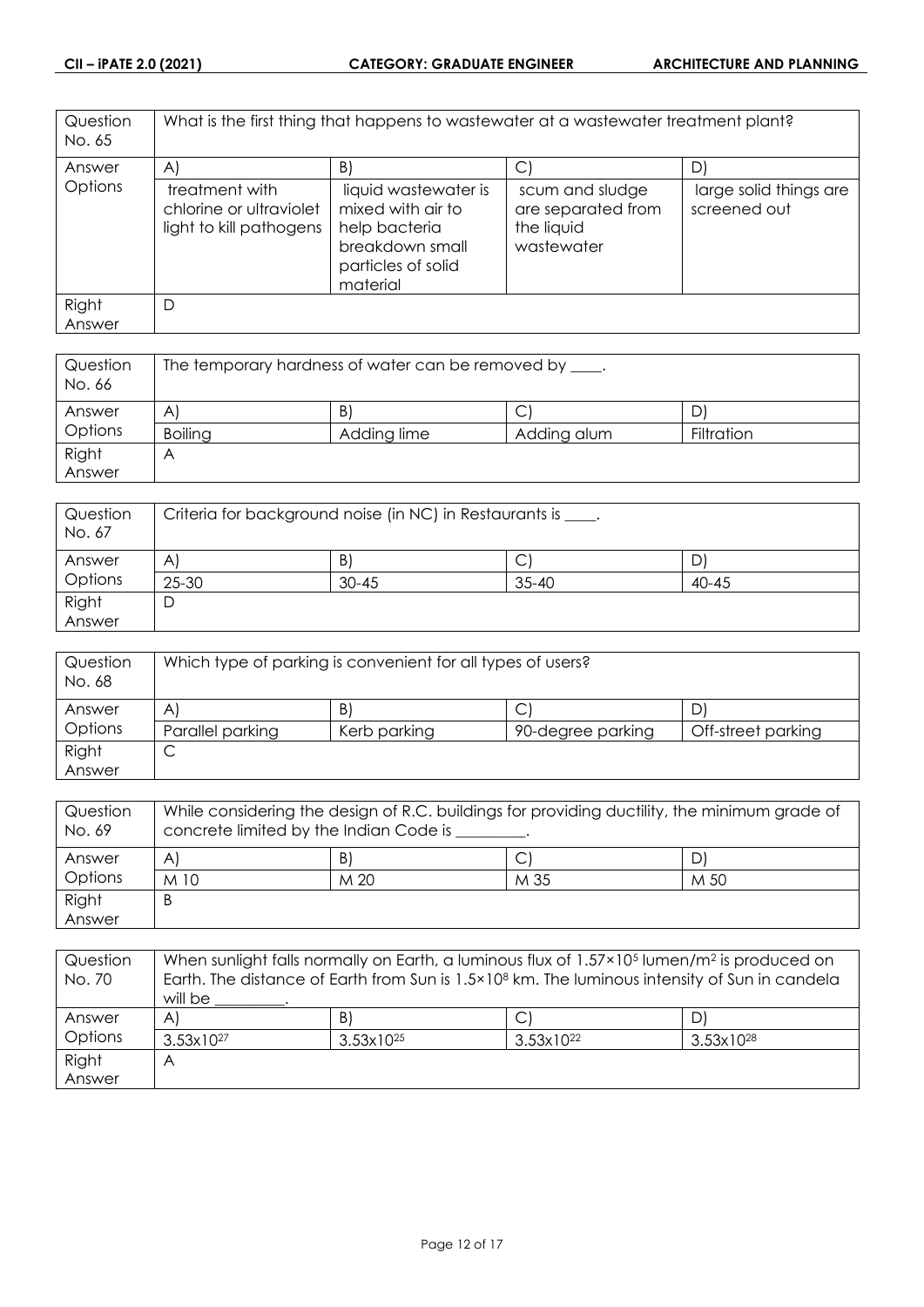| Question<br>No. 71 | What is the carpet area prescribed by the government of India for a housing unit for EWS<br>category? |               |               |               |
|--------------------|-------------------------------------------------------------------------------------------------------|---------------|---------------|---------------|
| Answer             | A                                                                                                     | B             | Ć             |               |
| Options            | Up to 30 sqm                                                                                          | Up to 45 sq m | Up to 60 sq m | Up to 75 sq m |
| Right              | Α                                                                                                     |               |               |               |
| Answer             |                                                                                                       |               |               |               |

| Question | The transmission of sound from one room to an adjacent room, via common walls, floors or |            |                       |            |
|----------|------------------------------------------------------------------------------------------|------------|-----------------------|------------|
| No. 72   | ceilings is called                                                                       |            |                       |            |
| Answer   | A                                                                                        | B)         |                       |            |
| Options  | Reverberation                                                                            | Refraction | Flanking transmission | Reflection |
| Right    | ◡                                                                                        |            |                       |            |
| Answer   |                                                                                          |            |                       |            |

| Question<br>No. 73 | The concept of Transit Oriented Development (TOD) refers to                    |                                                              |                                                                                     |                                                                 |
|--------------------|--------------------------------------------------------------------------------|--------------------------------------------------------------|-------------------------------------------------------------------------------------|-----------------------------------------------------------------|
| Answer             | $\mathsf{A}$                                                                   | B)                                                           | С                                                                                   | D                                                               |
| Options            | Orienting residential<br>blocks towards the<br>transit in a gated<br>community | Transit oriented<br>planning in<br>institutional<br>campuses | Spatial design for<br>persons with<br>disabilities along a<br>mass transit corridor | High density<br>development along<br>a mass transit<br>corridor |
| Right              | D                                                                              |                                                              |                                                                                     |                                                                 |
| Answer             |                                                                                |                                                              |                                                                                     |                                                                 |

| Question<br>No. 74 | 'Finger Plan' concept of urban planning was initially adopted in ____. |            |       |       |
|--------------------|------------------------------------------------------------------------|------------|-------|-------|
| Answer             | A                                                                      | Β          | ◡     |       |
| Options            | Canberra                                                               | Copenhagen | Paris | Tokyo |
| Right              | B                                                                      |            |       |       |
| Answer             |                                                                        |            |       |       |

| Question<br>No. 75 | Which of the following is a form of informal housing? |                     |               |             |
|--------------------|-------------------------------------------------------|---------------------|---------------|-------------|
| Answer             | $\mathsf{A}$                                          | B                   |               |             |
| Options            | Apartments                                            | Squatter Settlement | Group Housing | Cooperative |
|                    |                                                       |                     |               | Housing     |
| Right              | B                                                     |                     |               |             |
| Answer             |                                                       |                     |               |             |

| Question<br>No. 76 | Rajiv Awas Yojana of Ministry of Housing, Government of India addresses housing for ___ |            |            |                      |
|--------------------|-----------------------------------------------------------------------------------------|------------|------------|----------------------|
| Answer             | A                                                                                       | B          |            | D                    |
| Options            | LIG.                                                                                    | <b>MIG</b> | <b>HIG</b> | <b>Slum Dwellers</b> |
| Right              | D                                                                                       |            |            |                      |
| Answer             |                                                                                         |            |            |                      |

| Question<br>No. 77 | A room of size 150 m <sup>2</sup> is illuminated by 20 lamps of 40 W having a luminous efficacy of 50<br>$Im/W$ . Total flux emitted by the lamps in lumens would be $\_\_\_\$ . |       |       |       |
|--------------------|----------------------------------------------------------------------------------------------------------------------------------------------------------------------------------|-------|-------|-------|
| Answer             | $\mathsf{A}^{\prime}$                                                                                                                                                            | B.    |       |       |
| Options            | 10000                                                                                                                                                                            | 20000 | 30000 | 40000 |
| Right              |                                                                                                                                                                                  |       |       |       |
| Answer             |                                                                                                                                                                                  |       |       |       |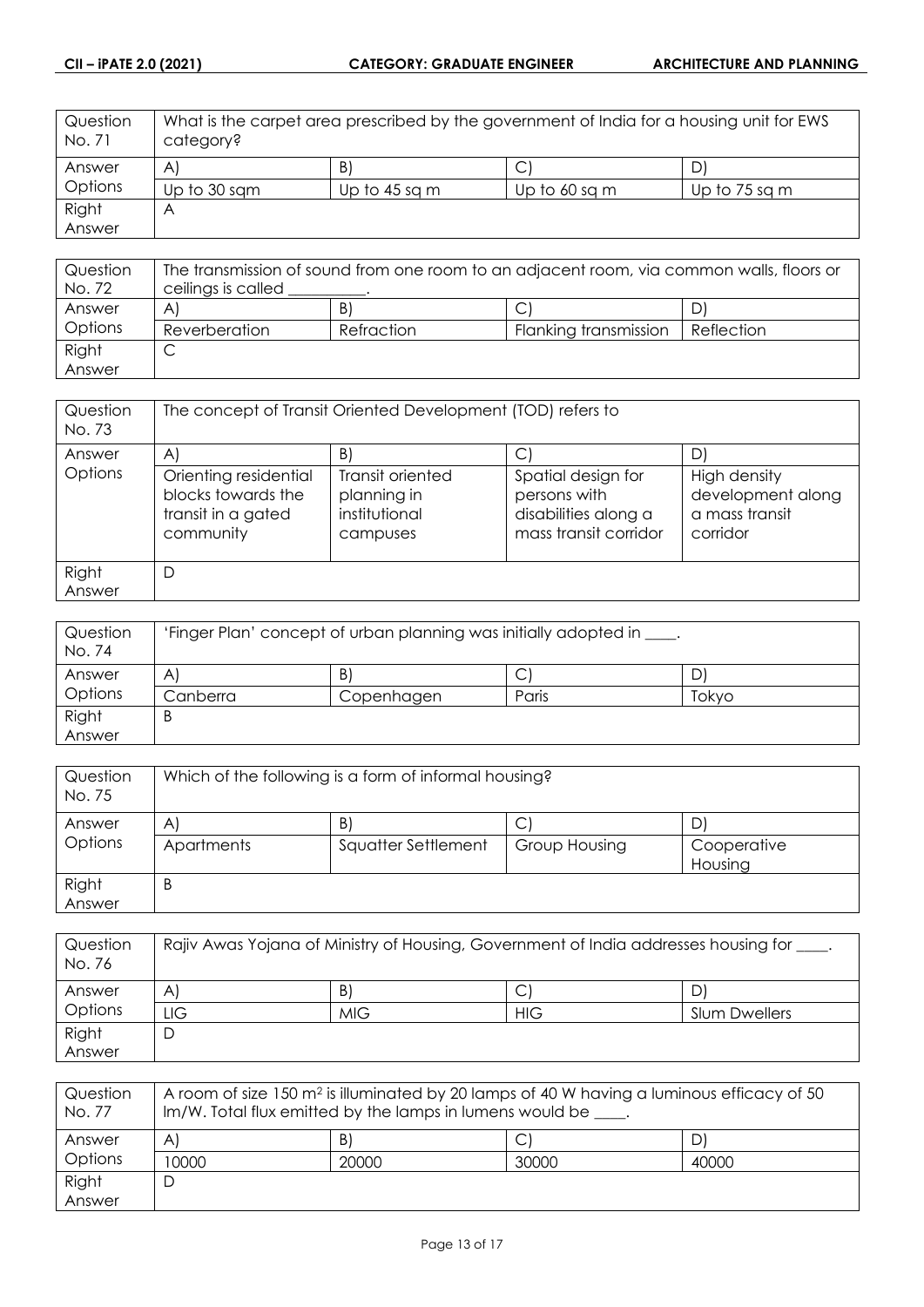| Question | Arrange the following in ascending order of width |                 |            |            |  |
|----------|---------------------------------------------------|-----------------|------------|------------|--|
| No. 78   | P. Collector Street                               |                 |            |            |  |
|          | Q. Arterial Road                                  |                 |            |            |  |
|          | R. Local Street                                   |                 |            |            |  |
|          | S. Sub-Arterial Road                              |                 |            |            |  |
| Answer   | $\mathsf{A}$                                      | $\vert B \vert$ | С          | D          |  |
| Options  | Q, S, R, P                                        | P, Q, S, R      | Q, S, P, R | R, P, S, Q |  |
| Right    | D                                                 |                 |            |            |  |
| Answer   |                                                   |                 |            |            |  |

| Question<br>No. 79 | 'Segregation at source' is a concept associated with _____. |                  |                    |            |
|--------------------|-------------------------------------------------------------|------------------|--------------------|------------|
| Answer             | A                                                           | B)               | С                  |            |
| Options            | Solid waste                                                 | Water management | Traffic management | Disaster   |
|                    | management                                                  |                  |                    | management |
| Right              | ۳                                                           |                  |                    |            |
| Answer             |                                                             |                  |                    |            |

| Question<br>No. 80 | The diagonal scales are used when measurements are required in<br>units |   |  |  |
|--------------------|-------------------------------------------------------------------------|---|--|--|
| Answer             | A                                                                       | Β |  |  |
| Options            |                                                                         |   |  |  |
| Right<br>Answer    |                                                                         |   |  |  |

| Question<br>No. 81 | One of the types of Map projections is ____. |                                  |                                |                          |
|--------------------|----------------------------------------------|----------------------------------|--------------------------------|--------------------------|
| Answer<br>Options  | $\mathsf{A}$<br>Isometric projection         | B.<br>Orthographic<br>projection | С<br>Axonometric<br>projection | D)<br>Oblique projection |
| Right<br>Answer    | B                                            |                                  |                                |                          |

| Question<br>No. 82 | The urban development program 'HRIDAY' of Government of India stands for ____. |                                                                            |                                                                   |                                                                        |
|--------------------|--------------------------------------------------------------------------------|----------------------------------------------------------------------------|-------------------------------------------------------------------|------------------------------------------------------------------------|
| Answer             | $\mathsf{A}$                                                                   | $\vert B \vert$                                                            | С                                                                 |                                                                        |
| Options            | Heritage<br>Rejuvenation<br>Implementation<br>Development Aayog<br>Yojana      | Heritage Review<br>Implementation<br>Development<br>Augmentation<br>Yojana | <b>Heritage City</b><br>Development and<br>Augmentation<br>Yojana | <b>Heritage City</b><br>Improvement and<br>Development<br>Aawas Yojana |
| Right<br>Answer    | С                                                                              |                                                                            |                                                                   |                                                                        |

| Question<br>No. 83 | In order to secure superstructure from an earthquake<br>technique is most preferred<br>and used worldwide. |                           |                       |                 |
|--------------------|------------------------------------------------------------------------------------------------------------|---------------------------|-----------------------|-----------------|
| Answer             | A                                                                                                          | B                         |                       | D)              |
| Options            | Reinforcement                                                                                              | <b>Energy Dissipation</b> | <b>Base Isolation</b> | Seismic Dampers |
| Right              | ◡                                                                                                          |                           |                       |                 |
| Answer             |                                                                                                            |                           |                       |                 |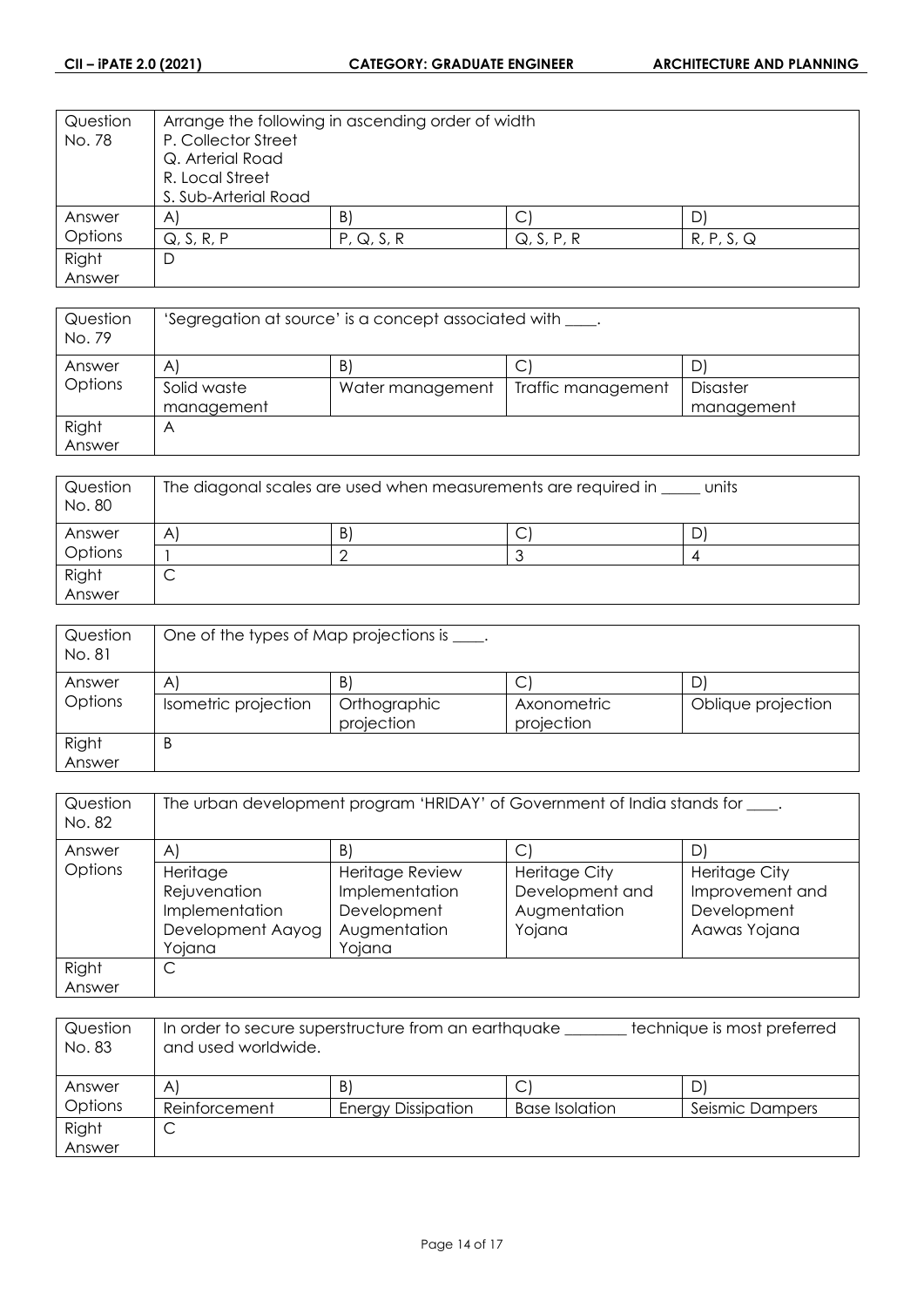| Question<br>No. 84 | Which of the following is called the core of a city? |                 |                              |              |
|--------------------|------------------------------------------------------|-----------------|------------------------------|--------------|
| Answer             | $\mathsf{A}$                                         | B               |                              | D            |
| <b>Options</b>     | Sector                                               | <b>District</b> | Central business<br>district | <b>Nodes</b> |
| Right<br>Answer    | С                                                    |                 |                              |              |
|                    |                                                      |                 |                              |              |

| Question<br>No. 85 | The concept of 'Serial Vision' is a visual approach to urban design first introduced by ___. |              |               |            |
|--------------------|----------------------------------------------------------------------------------------------|--------------|---------------|------------|
| Answer             | A                                                                                            | B            |               |            |
| Options            | Kevin Lynch                                                                                  | Le Corbusier | Gordon Cullen | Louis Kahn |
| Right              |                                                                                              |              |               |            |
| Answer             |                                                                                              |              |               |            |

| Question<br>No. 86 | Representative fraction' (RF) is defined as ____.                         |                                                                              |                                                                           |                                                                              |
|--------------------|---------------------------------------------------------------------------|------------------------------------------------------------------------------|---------------------------------------------------------------------------|------------------------------------------------------------------------------|
| Answer             | A                                                                         | $\vert B \vert$                                                              | С                                                                         |                                                                              |
| Options            | Length of an object<br>in the drawing /<br>Actual length of the<br>object | Length of an object<br>in the drawing /<br>Isometric length of<br>the object | Actual length of the<br>object / Length of<br>an object in the<br>drawing | Isometric length of<br>the object / Length<br>of an object in the<br>drawing |
| Right<br>Answer    | Α                                                                         |                                                                              |                                                                           |                                                                              |

| Question<br>No. 87 | ECBC stands for      |                              |                            |                              |
|--------------------|----------------------|------------------------------|----------------------------|------------------------------|
| Answer             | A'                   | B                            | С                          |                              |
| Options            | Electrical Credit in | Electrical Conduit in        | <b>Energy Conservation</b> | Energy Credit in             |
|                    | <b>Building Code</b> | <b>Building Construction</b> | <b>Building Code</b>       | <b>Building Construction</b> |
| Right              | ◡                    |                              |                            |                              |
| Answer             |                      |                              |                            |                              |

| Question<br>No. 88 | Aerial photography is a useful tool to obtain _____. |                     |                        |                      |
|--------------------|------------------------------------------------------|---------------------|------------------------|----------------------|
| Answer<br>Options  | A<br>Land contour data                               | B.<br>Land use data | Land ownership<br>data | D<br>Land cover data |
| Right<br>Answer    | D                                                    |                     |                        |                      |

| Question<br>No. 89 | in section.<br>Pot tiles are |               |        |           |
|--------------------|------------------------------|---------------|--------|-----------|
| Answer             | Α                            | B.            | Ć      | D         |
| Options            | Circular                     | Semi-circular | Sauare | Hexagonal |
| Right              | Β                            |               |        |           |
| Answer             |                              |               |        |           |

| Question<br>No. 90 | Which gas produced in open dumps from the decomposition of biodegradable waste? |         |         |        |
|--------------------|---------------------------------------------------------------------------------|---------|---------|--------|
| Answer             | A                                                                               | B,      | ◡       |        |
| Options            | Ethane                                                                          | Methane | Propene | Ethene |
| Right              | B                                                                               |         |         |        |
| Answer             |                                                                                 |         |         |        |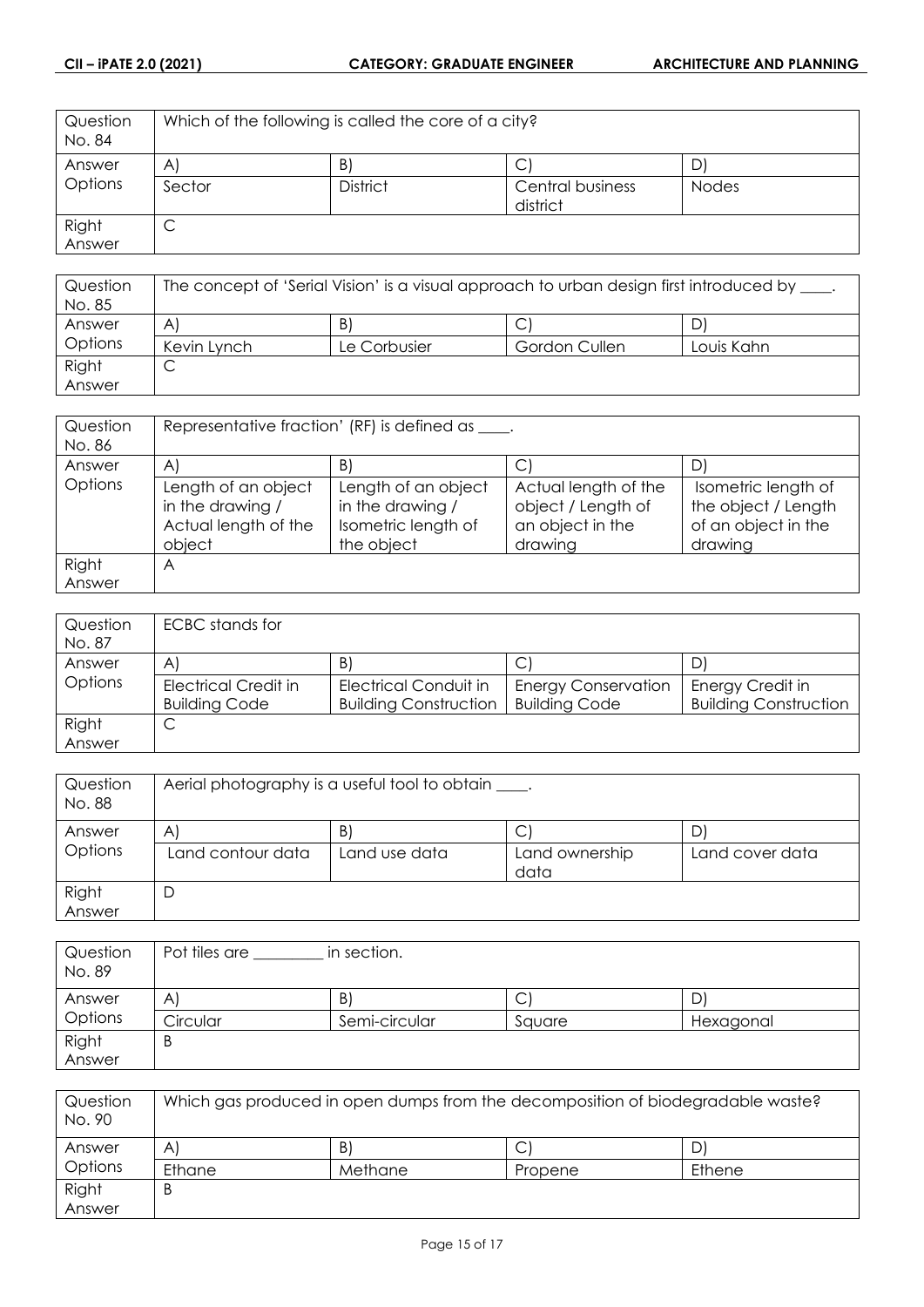| Question<br>No. 91 | As per the National Building Code of India 2016, the minimum turning radius (in metres)<br>required for fire tender movement is ____. |     |     |     |
|--------------------|---------------------------------------------------------------------------------------------------------------------------------------|-----|-----|-----|
| Answer             | $\mathsf{A}$                                                                                                                          | B   | ◡   |     |
| Options            | 8.0                                                                                                                                   | 8.5 | 9.0 | 9.5 |
| Right              | ◡                                                                                                                                     |     |     |     |
| Answer             |                                                                                                                                       |     |     |     |

| Question<br>No. 92 | 'Sight Distance' is considered in the design of |              |              |            |
|--------------------|-------------------------------------------------|--------------|--------------|------------|
| Answer             | A                                               | B            |              |            |
| Options            | Road intersection                               | Fenestration | Open kitchen | Auditorium |
| Right              | Α                                               |              |              |            |
| Answer             |                                                 |              |              |            |

| Question<br>No. 93 | As per the Urban and Regional Development Plan Formulation and Implementation<br>(URDPFI) guidelines, the plan period considered in a 'Perspective plan' is ____. |               |             |             |
|--------------------|-------------------------------------------------------------------------------------------------------------------------------------------------------------------|---------------|-------------|-------------|
| Answer             | A                                                                                                                                                                 | B)            | С           |             |
| Options            | $5-10$ years                                                                                                                                                      | $10-15$ years | 20-25 vears | 30-35 years |
| Right              | ◡                                                                                                                                                                 |               |             |             |
| Answer             |                                                                                                                                                                   |               |             |             |

| Question<br>No. 94 | This type of structural steel drawing shows all dimensions necessary for fabrication: |                         |                 |                         |
|--------------------|---------------------------------------------------------------------------------------|-------------------------|-----------------|-------------------------|
| Answer             | $\mathsf{A}^{\prime}$                                                                 | $\mathsf{B}$            | С               |                         |
| Options            | <b>Shop Drawings</b>                                                                  | <b>Working Drawings</b> | Design Drawings | Application<br>Drawings |
| Right<br>Answer    | Α                                                                                     |                         |                 |                         |

| Question<br>No. 95 | Stepping stones are important features of ____. |             |                 |                |
|--------------------|-------------------------------------------------|-------------|-----------------|----------------|
| Answer             | A                                               | Β           | ◡               | D              |
| Options            | Mughal garden                                   | Roji garden | Paradise garden | Cottage garden |
| Right              | B                                               |             |                 |                |
| Answer             |                                                 |             |                 |                |

| Question<br>No. 96 | 'Glazing stop' is used ____.      |                                                            |                                                                        |                                        |
|--------------------|-----------------------------------|------------------------------------------------------------|------------------------------------------------------------------------|----------------------------------------|
| Answer             | $\mathsf{A}$                      | B)                                                         |                                                                        |                                        |
| Options            | as a bearing support<br>for glass | to seal the glass<br>against water and<br>air infiltration | to provide a cushion<br>between the glass<br>and the glazing<br>pocket | to provide lateral<br>support to glass |
| Right              | D                                 |                                                            |                                                                        |                                        |
| Answer             |                                   |                                                            |                                                                        |                                        |

| Question<br>No. 97 | The hue at the centre of the Munsell Colour Solid is _____. |       |      |       |
|--------------------|-------------------------------------------------------------|-------|------|-------|
| Answer             | A                                                           | B.    | ◡    |       |
| Options            | <b>Black</b>                                                | Sepia | Grev | White |
| Right              | ◡                                                           |       |      |       |
| Answer             |                                                             |       |      |       |